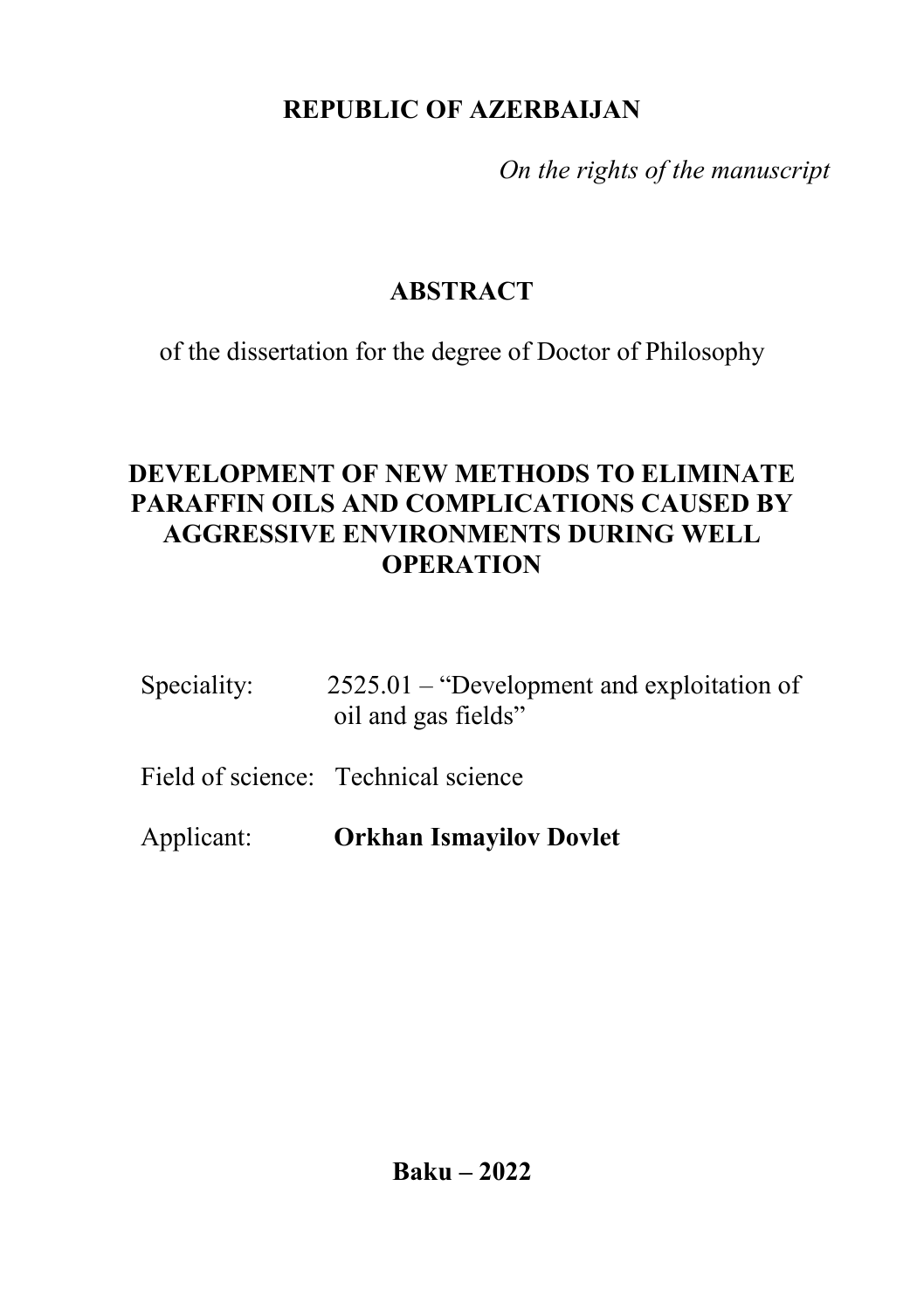Thesis work was implemented at the "Oil Gas Scientific Research Project Institut", SOCAR

**Academic advisors:** Corresponding member of ANAS, technical sciences doctor, professor **Baghir Alekber Suleymanov**

**Official opponents:** Technical sciences doctor **Vugar Mahharram Fataliyev** Doctor of Philosophy in Technology, Associate Professor **Valeh Mammad Shamilov** Doctor of Philosophy in Technology, Associate Professor **Malik Gurban Abdullayev**

Dissertation council ED 2.03 of Supreme Attestation Commission under the President of the Republic of Azerbaijan operating at Azerbaijan State Oil and Industry University.

Chairman of the Dissertation council:

 $\overline{\phantom{a}}$ 

Scientific secretary of the Dissertation council:  $\frac{1}{2}$ 



Doctor of Technical Sciences, Professor **A.A.Suleymanov**

Doctor of Philosophy in Technology**,** Associate Professor

**Y.Y.Shmoncheva** Doctor of Technical Sciences, Professor **A.M.Mammad-zadeh**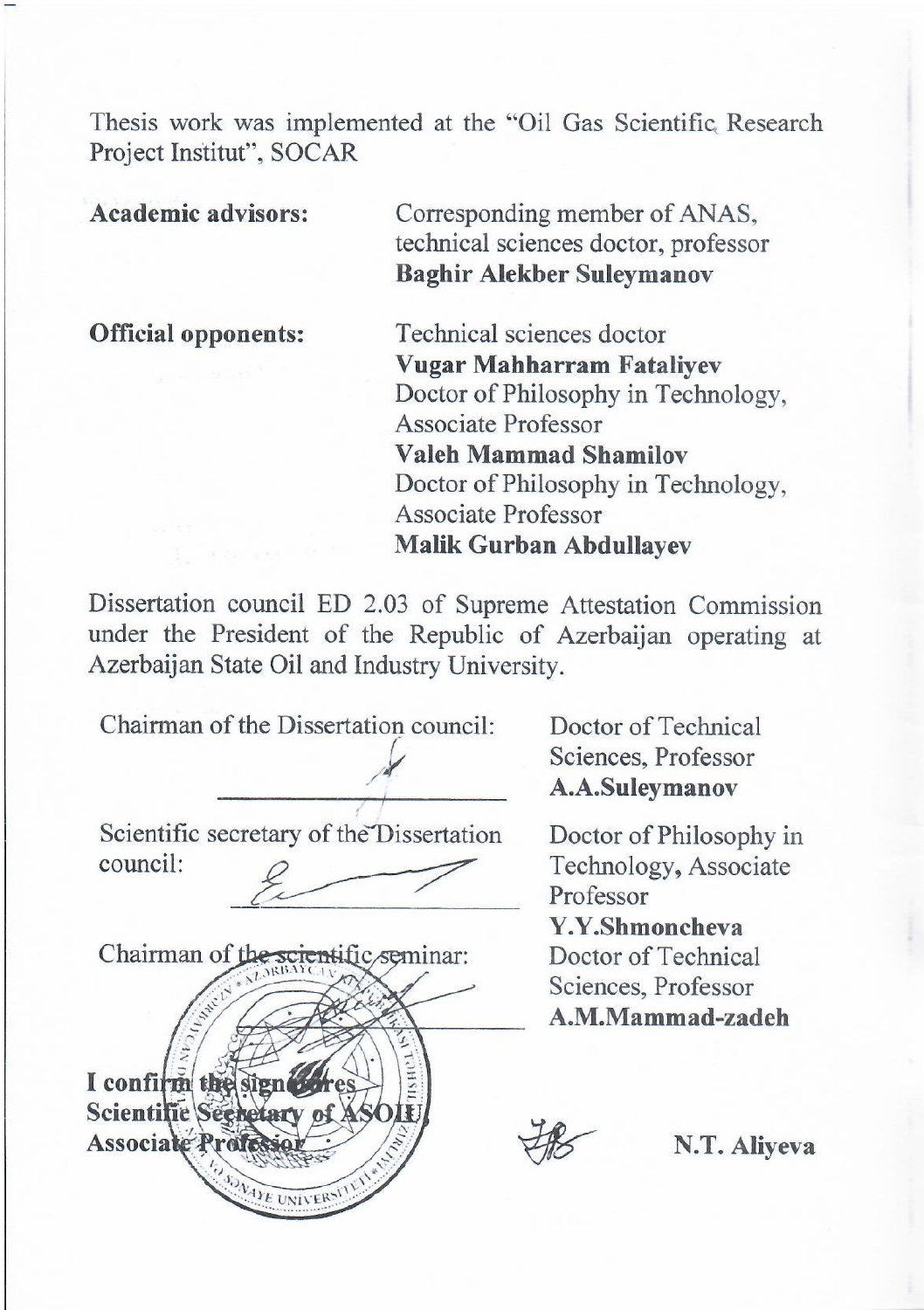### **GENERAL NATURE OF THE WORK**

Relevance of the topic and the degree of development. Excessive non productive time or turnaround has a negative impact on production performance. Complications leading to repairs include the formation of a solid layer of asphaltene-resin-paraffin deposits on the inner surface of the pump-compressor pipes and well equipment, salt deposition in oilfield equipment and corrosion of this equipment.

Numerous researches and laboratory researches have been devoted to the problem of paraffin deposition control, based on the results of these studies, the mechanism of paraffin deposition, sedimentation conditions have been studied, methods and measures to control it have been developed. Eliminating the problems caused by paraffin deposition during the movement of high-paraffin oil remains relevant. Therefore, the development of new chemical methods - reagent-depressants - is important in the asphaltene-resinparaffin deposits control.

In the final stages of development due to the fact that the production of oil is carried out mainly in the conditions of high flooding of the fields, high-aggressive gases dissolved in the water produced, the presence of  $Ca^{2+}$ ,  $Mg^{2+}$ ,  $Na^{+}$ ,  $SO<sub>4</sub>$ <sup>2</sup>, Cl<sup>-</sup> salt ions and calcium and magnesium carbonates, calcium, barium sulfates, chlorides and other salts causes corrosion of oil field equipment and salt deposition on its surface.

Dissolved aggressive gases and salt ions in the water cause corrosion of the oilfield equipment, and inorganic salts precipitate on the equipment surface, complicating the movement of the fluid and activating the equipment failure. Corrosion of equipment and deposition of salt on the surface are relevant due to the fact that the flooding of most oil fields of Azerbaijan exceeds the critical limit.

Despite the wide range of corrosion and salt control reagents, the development of new complex inhibitors and compositions not only weaken the corrosion and salt deposition processes, it is important to protect equipment from corrosion, mechanical spills and salt deposits, as well as the development of biocidal inhibitors against corrosive microorganisms.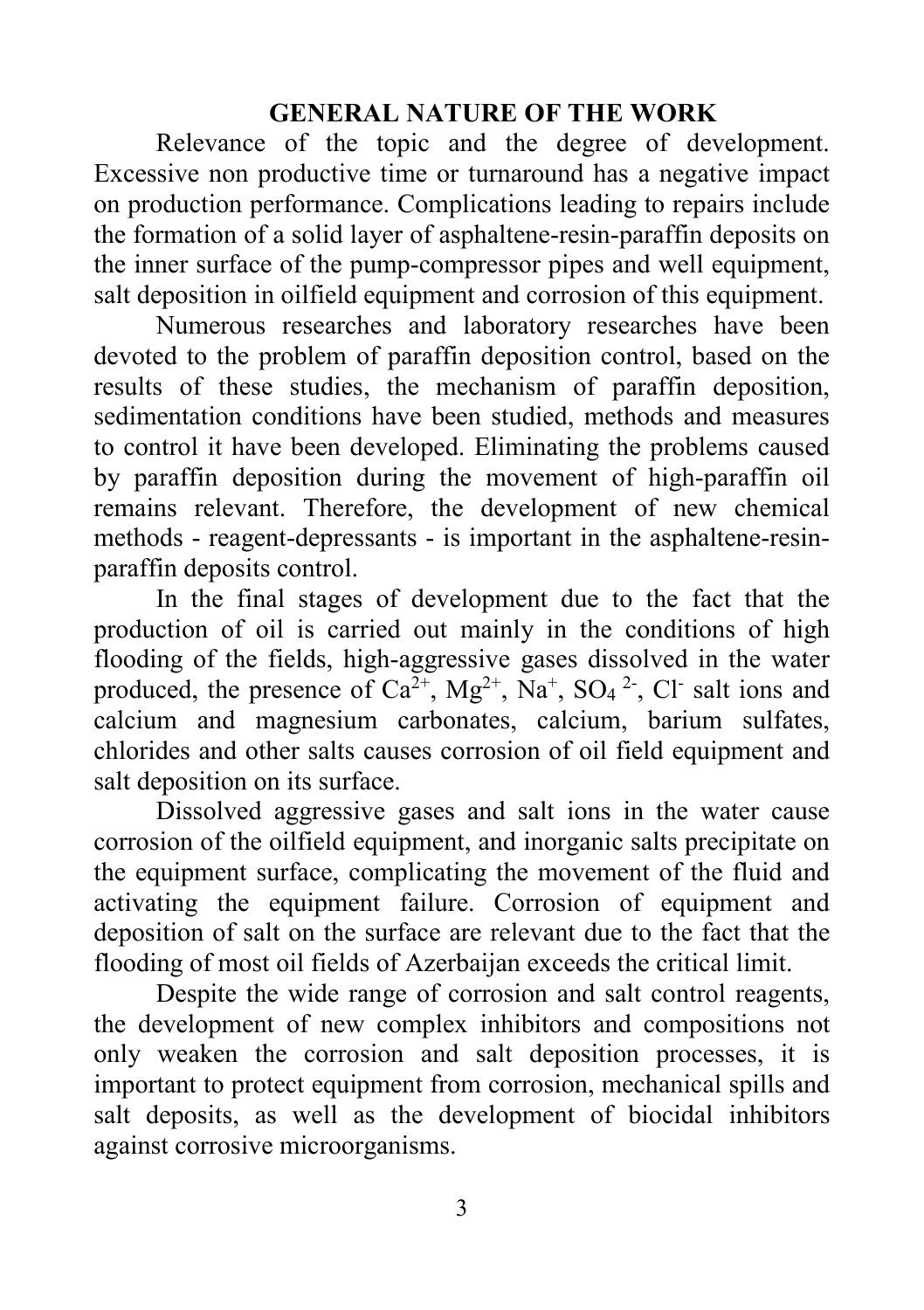**Research goals and objectives** Development of new methods to eliminate paraffin oils and complications caused by aggressive environments during well operation

## **Object and subject of research**

1. Development of a new method on asphalt-resin-paraffin deposits control;

2. Systematic analysis of samples taken in technological environments and productive strata and monitoring of corrosion status of fields;

3. Assessment of the role of microbiological factor in the process of equipment corrosion;

4. Determining the composition of inhibitors based on the analysis of the causes of equipment corrosion and the development of a corrosion inhibitor with a complex effect and bactericides;

5. Development of a new method for the prevention of inorganic salt deposits.

### **Research methods**

The issues were solved by analyzing the results of laboratory and experimental research and their application in the fields.

#### **Scientific novelty of the research:**

1. New agent against asphalten-resin-paraffin deposition in wells;

2. A new corrosion inhibitor and inhibitor-bactericide composition have been developed against equipment corrosion and microbiological erosion;

3. A new composition has been developed against inorganic salt sediments formed on well equipment;

The main provisions:

1. A new agent that plays a depressant role against asphalteneresin-paraffin deposition;

2. A new corrosion inhibitor and inhibitor-bactericidal composition against corrosion and microbiological erosion.

3. A new composition against inorganic salt sediments formed on well equipment.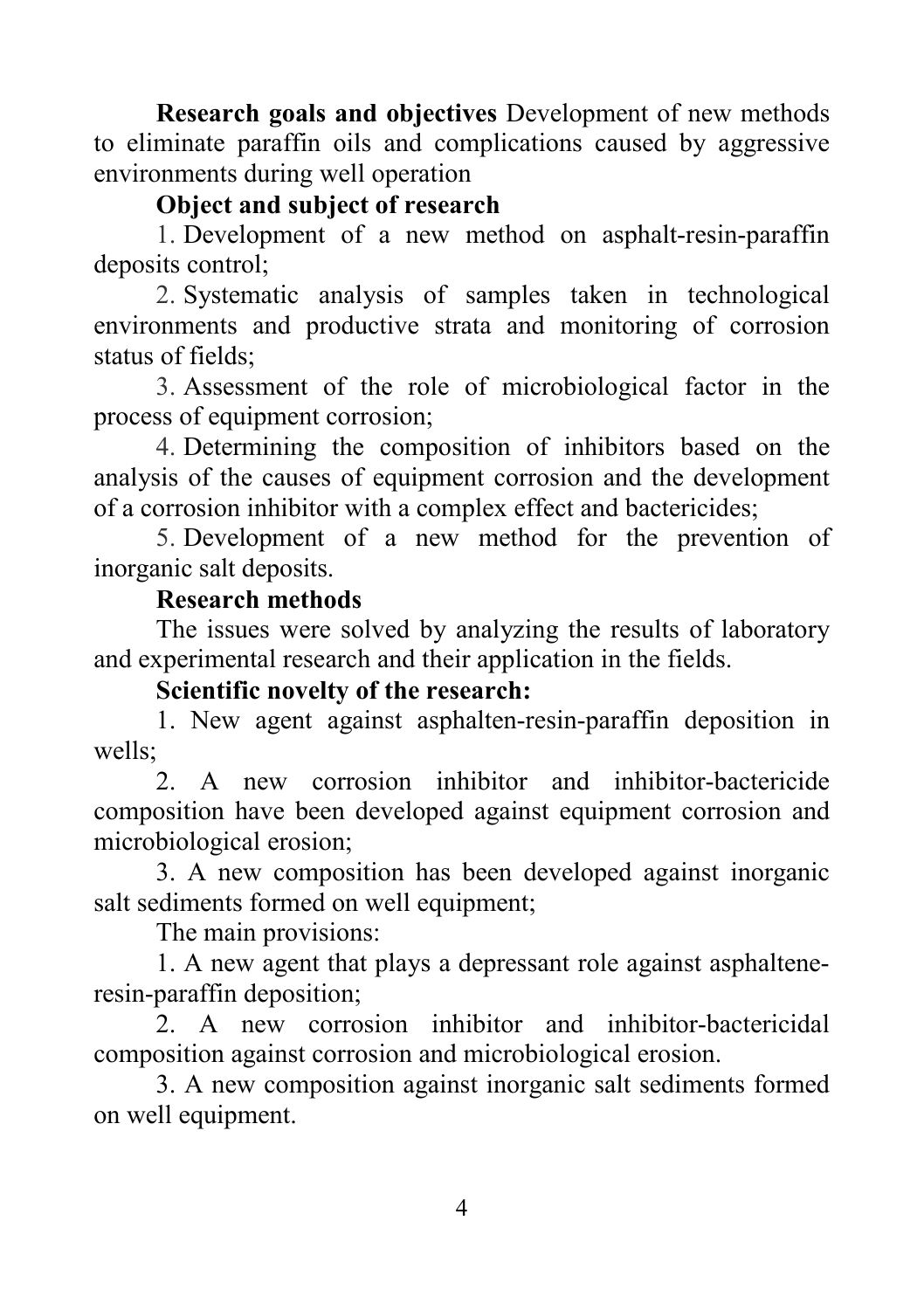## **Theoretical and practical significance of the research:**

The results obtained in the dissertation were applied in the oil industry.

"Neftgaz-2016 NS" corrosion inhibitor was tested at the production well No. 241 exploited in deepwater jacket No. 5 of "28 May" OGPD. The results of the tests: the corrosion rate decreased from 0.545 gm2 / h to 0.048 gm2 / h, the metal loss decreased from 1.273 g to  $0.1098$  g and the protection effect was  $91.01\%$ .

The new composition developed for the prevention of inorganic salt deposits on oilfield equipment and tubing was tested in the service area of formation water utilization equipment of the H.Z. Tagiyev OGPD. The results were satisfactory.

It was also decided to publish in the Industrial Property Bulletin of the Intellectual Property Agency of the Republic of Azerbaijan information on the claim document No. 20200019 on the invention "Composition for the prevention of inorganic salt deposits formed during oil and gas production in wells".

**Approbation and application of the work.** The main provisions of the dissertation were discussed at the following International and Republican conferences:

 $-4<sup>th</sup>$  International Turkic World Conference on Chemical Sciences and Technologies, 7-10 September 2018, Kiev, Ukraine, 2018;

- International scientific-practical conference "Modern methods of development of fields with labor-intensive reserves and nontraditional collectors", September 5-6, 2019, Republic of Kazakhstan, Atyrau;

- 5th International Turkic World Conference on Chemical Sciences and Technologies, 25-29 October 2019, Sakarya, Turkey.

- Materials of the IV International scientific-practical conference; Bulatovskie readings Collection of articles of 2020.

**Publications.** The main content of the dissertation is reflected in 10 scientific works, including 5 scientific articles, 4 conference proceedings and 1 application for an invention.

**The structure and scope of the work.** The dissertation consists of an introduction, 3 chapters, results and suggestions, 143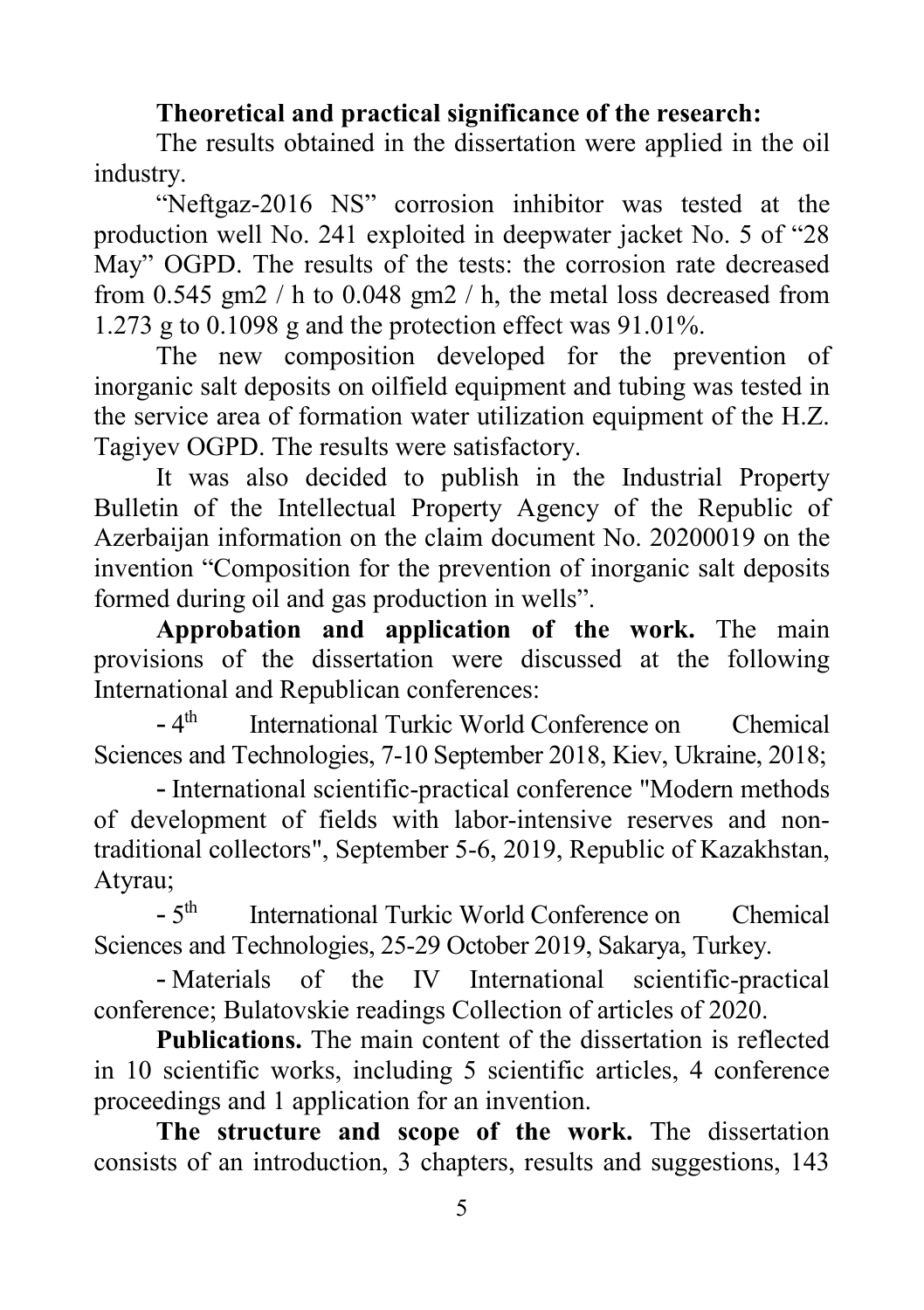references, 4 appendices, 21 figures and 36 tables and 235,143 symbols.

# **SUMMARY OF THE WORK**

**The introduction** substantiates the relevance of the dissertation, gives a summary of the purpose and main issues, and indicates the practical significance of the work.

The dissertation is devoted to the methods of removing asphaltene-resin-paraffin deposits and complications arising from inorganic salt deposition and corrosion on oilfield equipment and tubing.

**The first chapter of the dissertation** provides an overview of the methods against complications in oil production.

**The first paragraph of the first chapter** is devoted to a review of the research conducted against the complications caused by asphalt-paraffin deposits.

Asphalten-resin-paraffin (ARP) deposits in the well product cause changes in the viscosity of the well product (oil), deterioration of well performance, reduction of the inside diameters of the wellbore zone and pump-compressor pipes, and complications in well production.

Despite the fact that a lot of research work and effective methods have been proposed to eliminate the complications caused by asphaltene-resin-paraffin deposits, the problem remains actual.

There are various mechanical, chemical, thermal and physical methods to eliminate complications in pipelines and oilfield equipment during extraction of oil containing asphaltene-resinparaffin compounds.

Special spherical separators are used when applying mechanical methods. These pigs can only be successfully used in supply pipelines. Pigging the deposits in variable diameter pipes and their bendings using spherical separators is not possible.

Thermal methods, including hot water, water vapour, hot gases, vapor-gas mixtures, and thermoelectric methods are widely used in paraffin-rich high-viscosity oil production. Despite a lot of works performed in this direction, the issue is still relevant.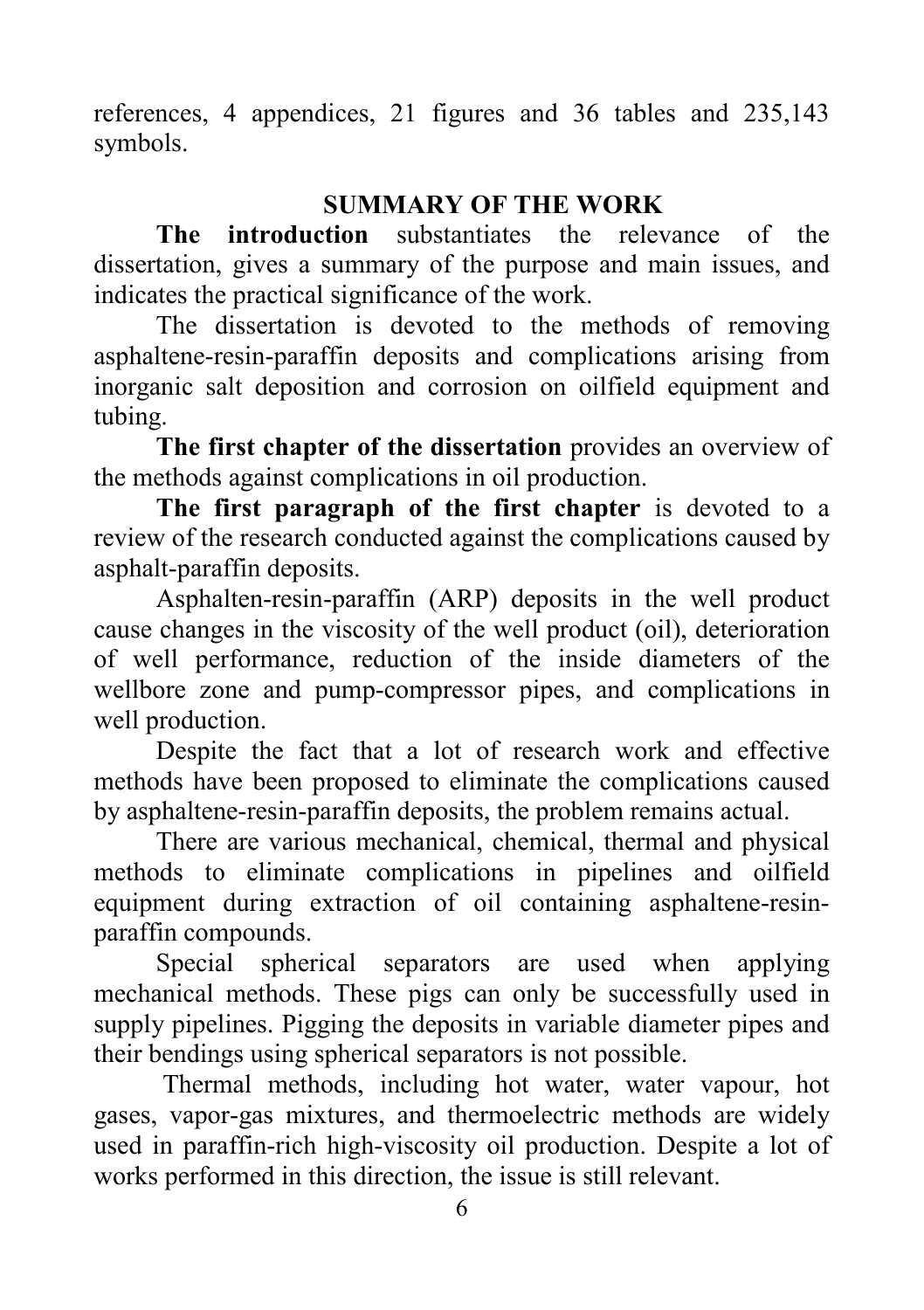In order to intensify asphalt resin paraffin deposits control by chemical reagents, the specialists of the Oil and Gas Scientific Research Institute have also carried out a number of new scientific and practical works.

Treatment with condensate and condensate-azolate reagent has been proposed as an effective method of chemical control of asphalt resin paraffin deposits. To this end, high efficiency was achieved by studying these reagents' effect on overhaul period of paraffin wells and the production of wells.

Chemical reagent Antipag has been developed to prevent the formation of asphalt, resin and paraffin deposits. Based on research, it has been found that the satisfactory results are achieved by the usage of the appropriate reagent when pigging lifting pipes.

İn the application of thermal methods, heating steam engines, percussion aggregates and tanks are required to dissolve the paraffin deposits accumulated on the inner surface of the tubing.

The application of these methods in asphalt-resin-paraffin sedimentary wells increases oil cost and creates some limitations. Although thermoelectric well treatment, one of the thermal methods, are widely used, electric heaters are used in production, and their operation is based on the principle of resistance and induction. These heaters are effective in wells with depth less than 600 meters. Paraffin oils can be heated up to 10-90  $\degree$ C by the usage if this method.

However, research reveals that due to the different geological and technological conditions (flooding percentage, water circulation in annulus, formation thickness, etc.) in production wells, the temperature of the liquid increases much in one field and slightly in another. Research with high-viscosity oils reveals, the viscosity, shear stresses, elastic properties and electric conductance of the oils change during the thermoelectric treatment. Changes in the electrical conductivity and rheological properties of oil (the amount of asphaltene-resin-paraffin compounds) depend on the temperature fields' change rate and the frequency of heat treatment. Frequent failures of thermoelectric devices, cables, explosive fires and high power consumption restrict the application of the method.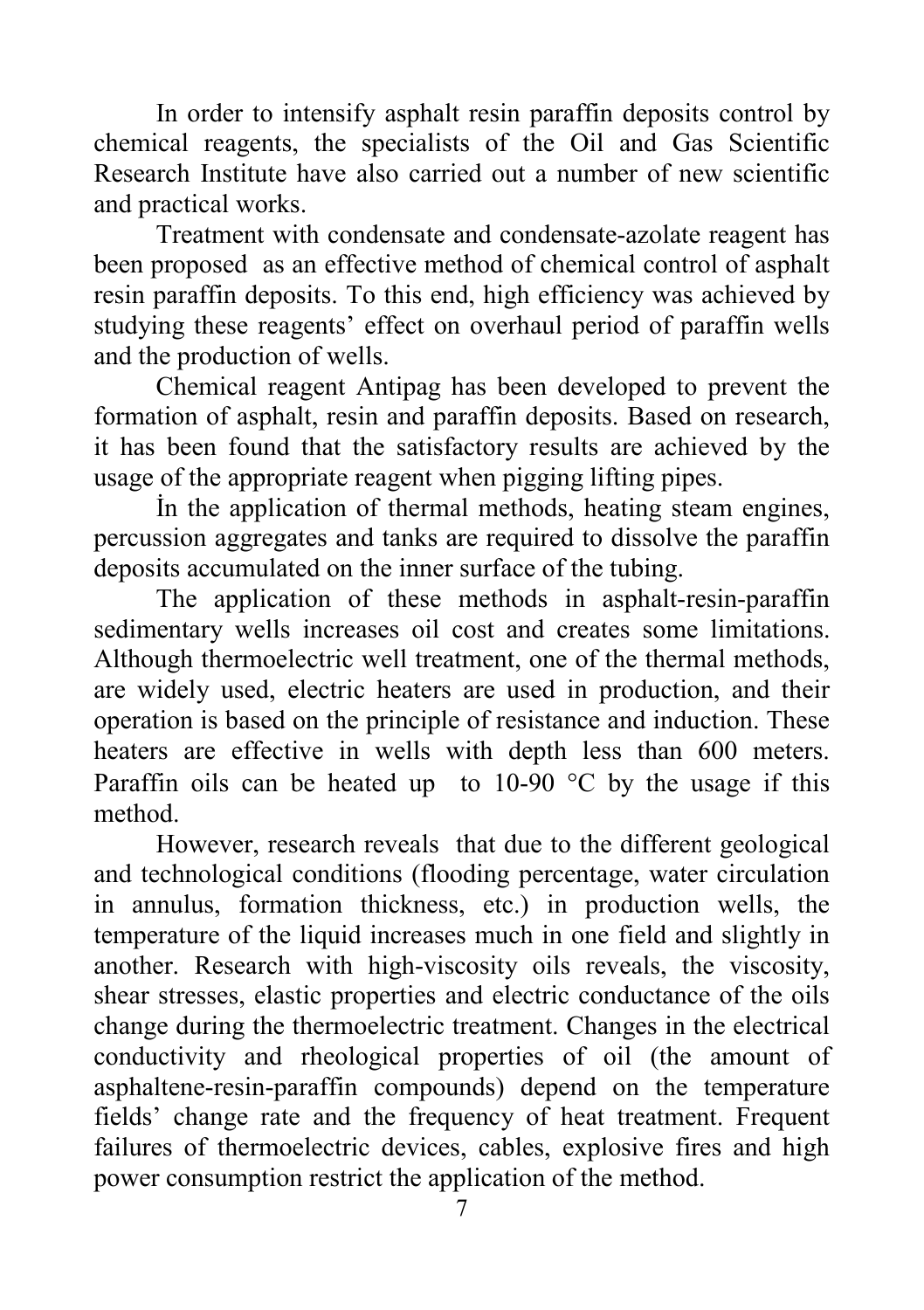The use of magnetic devices of various designs and voltages to control asphalt resin paraffin sediments in wells operated by the free flow -compression method is of practical interest. These facilities have been used with great success in the wells of Baku and Absheron archipelagos onshore and offshore providing the basis for improving technical and economic performance. Placing these devices at small and large depths, they prevented the formation of asphalt resin paraffin sediments by improving the working conditions of the wellbore zone. The effect of magnetic fields on oil transportation processes in pipelines has been studied. The hydraulic losses in oil flow through the magnetic field in the pipes are sharply reduced.

The solution of the problem was recognized as more expedient by regulating the structural, mechanical and rheological parameters of oils containing ARP, giving preference to combined methods in the ARP deposits' control measures and desingning new compositions based on cheaper chemicals produced in our Republic. Analyzes and classifications of the corrosion of oilfield equipment and the resulting complications is given in the second paragraph of the first chapter.

The failure of downhole equipment increases in the field in a short period of time. By the end of well operation, well production is flooded, and the amount of mechanical impurities increases. The effect of dissolved and free aggressive gases in the product on downhole equipment is obvious.. They have a positive effect on the corrosion of equipment and intensify its failure.

The main types of corrosion in the oil and gas industry are considered. The classification of corroded oilfield equipment has been carried out, the corrosion of casing, tubing, downhole pumps and rods, oil collecting and transporting equipment, equipment of the reservoir pressure maintenance system (RPM) has been studied.

The casing is exposed to internal and external corrosion, and corrosion of the outer wall of the pipe is more common.

This is due to the fact that the outer surface of the pipeline is in contact with layers of different structures, and the inner surface of the pipeline is in contact with oil, formation water and associated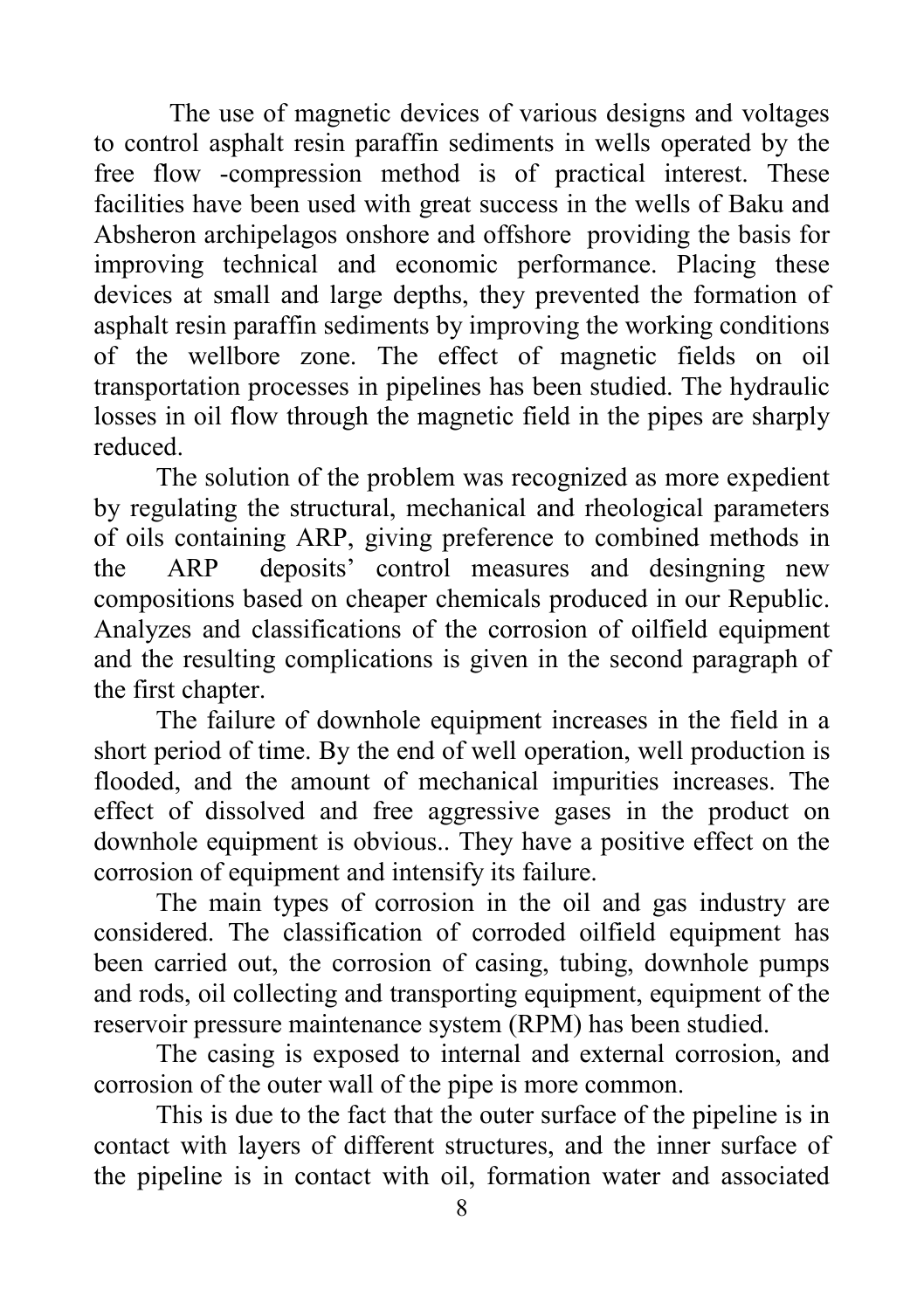gases. Therefore, the nature of the corrosion and its rate, and, accordingly, the corrosion failure of the internal and external surface of the casing are different. In oil wells, the failure of the inner surface of the casing is particularly depend on the  $H_2S$  and  $CO_2$  gases in the content of formation water.

The annulus between the internal part of the casing and the outer part of the tubing is filled with the well production from the formation, so the corrosion effect of this environment on the casing and the tubing is practically the same. However, the inner surface of the tubing is more corrodible.

When the aggressive components in the oil content is low, the corrosion of the tubing is very low, even in conditions of high flooding. The presence of mechanical impurities in the fluid flow, such as sand, causes corrosion and hydroerosion of the inner surface of the tubing. Acid retaining gas is used as a working agent in gaslift well operations. Therefore, the corrosion of downhole equipment of wells is significantly increasing. Tubing corrosion, hydrogen embrittlement and mechanical corrosion occur in the production of hydrogen sulfide-containing oil.

Most of the water extracted during the oil and gas fields development is used to maintain formation pressure. To maintain reservoir pressure, both natural (natural and less mineralized) and waste (drainage) water, containing reservoir (up to 85%), fresh (up to 10%) and rain (up to 5%) water is injected into the reservoir.

The nature of the corrosive aggression of the reservoir product has been established. The types of  $CO<sub>2</sub>$  -corrosion, acid corrosion, oxygen corrosion, galvanic corrosion, corrosion cracks, erosion corrosion, microbiological corrosion are investigated and briefly described.  $CO<sub>2</sub>$  is one of the most aggressive components in oil and gas production systems. Dry  $CO<sub>2</sub>$  itself is not corrosive in terms of the temperature at which oil and gas are produced. However, when dissolved in water, it causes an electrochemical reaction between the aqueous phase in contact with the steel.

Oxygen is a strong oxidizing agent and easily reacts with metals. Dissolved oxygen in the drilling fluid is one of the main causes of drill pipe corrosion.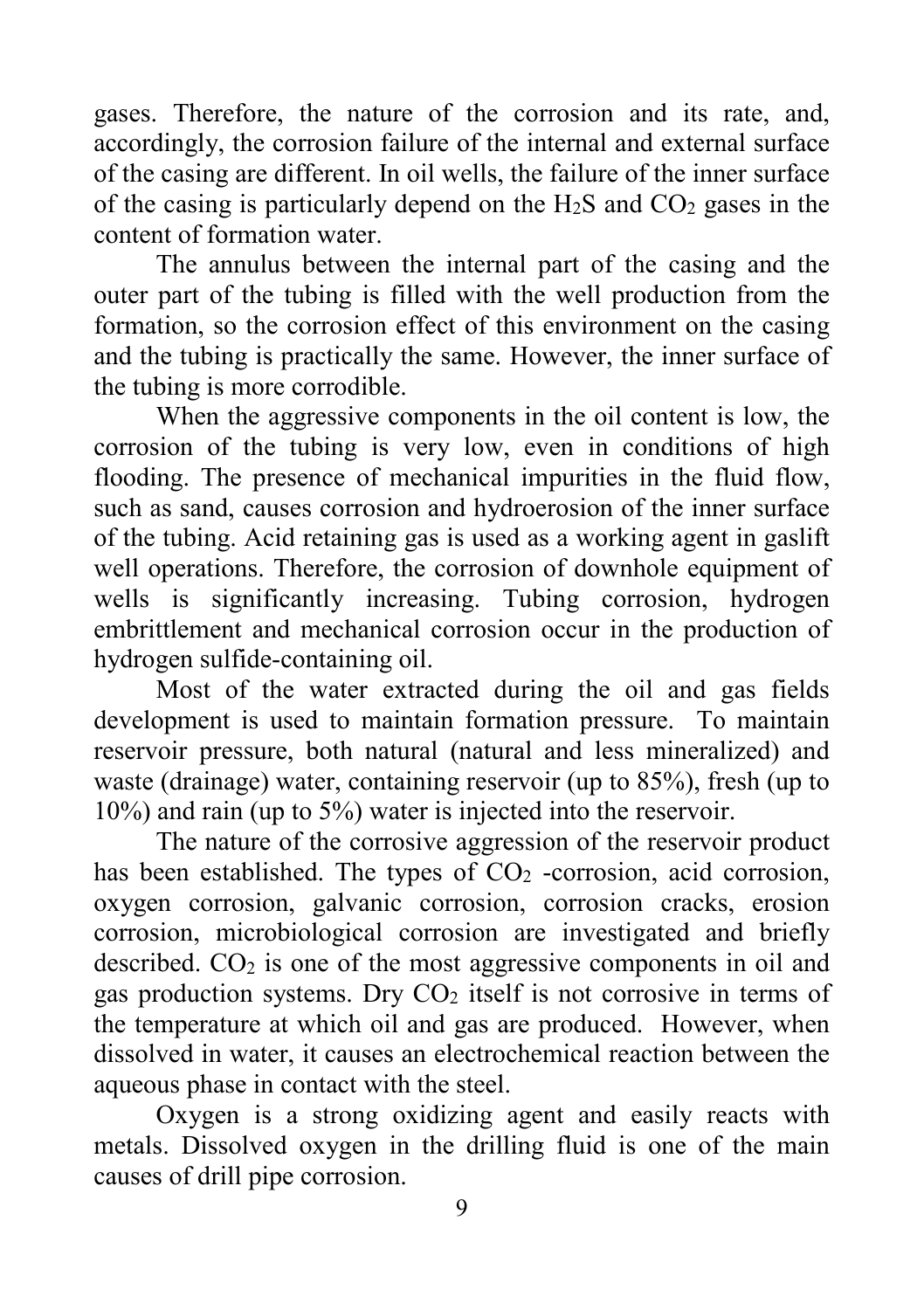Microorganisms can take a direct part in corrosion processes, using ions of structural materials of oil equipment for their vital activity. At the same time, many cases are known when the products of the vital activity of various microorganisms affect the materials of the equipment. Most microbiological corrosion leads to the development of local electrochemical corrosion.

Microorganisms can participate directly in the anodic process, forming wounds on metals, their metabolic products (for example, hydrogen sulfide), or the microorganisms themselves can participate in the cathodic depolarization process as a depolarizer. A fundamental analysis of the corrosion process was carried out.

**The third paragraph of the first chapter** is devoted to the precipitation and complications of calcium and magnesium carbonates, calcium sulfates, barium, chlorides and other salts in wells and oilfield equipment during the development and operation of oil fields.

The analysis and classification of complications caused by the deposition of salts in oilfield equipment has been carried out. The causes of deposition of calcium and magnesium carbonates, calcium sulfates, barium, chlorides and other salts in wells and oilfield equipment during the development and operation of oil fields are investigated.

If the amount of any sediment consists of 60-80% of inorganic salt compounds of the same composition for each deposit (for example, carbonates, sulfates, chlorides, etc.), then the deposit is characterized by this type of sediment. Deposition of inorganic salts occurs in all types of well operations; blowout, pump, gas lift. However, jack wells are more common, as salinity is 45% in rod pump wells and 35% in centrifugal electric submersible pumps (CESP). Since most of the oil fields in Azerbaijan are at the final stage of operation and are mainly operated by submersible pumps, the issue of scaling is relevant.

As a result of scaling, the inner diameter of the tubing narrows by 10-12 mm. That is why 50-60% of accidents occur at wells operated by the gas lift method. Deposits in the lower part of tubing are mainly composed of calcium and barium sulfate salts, while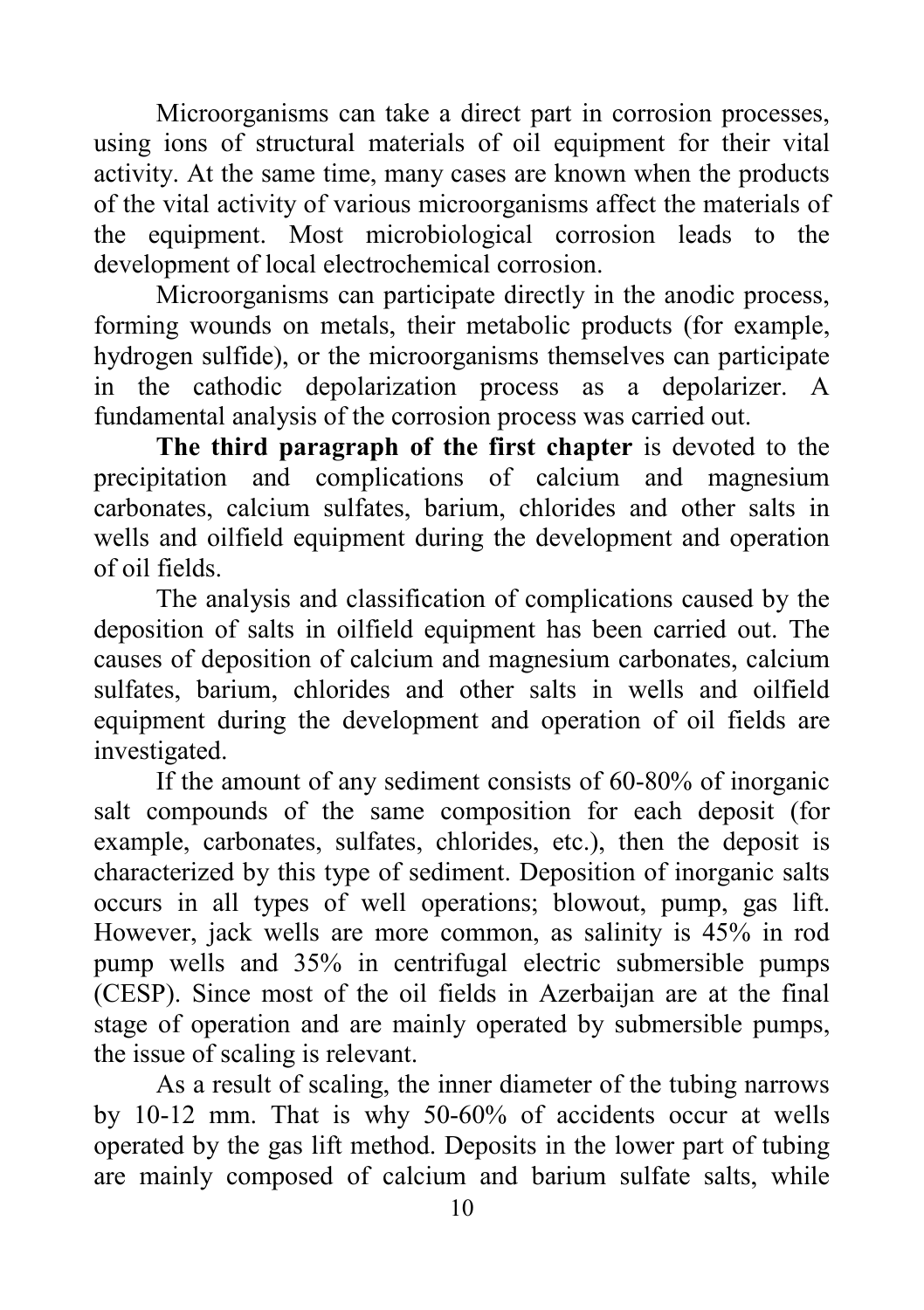deposits at the wellhead and pressure lines are represented by calcium and magnesium carbonates.

Deposits of inorganic salts occur in wells, oilfield equipment, oil and water collection and treatment systems, as well as in the bottomhole zone of wells.

The most common deposits of inorganic salts are 60-80% calcium sulfate and 5-16% calcium carbonate and magnesium carbonate. Moisture and hydrocarbon compounds are 7-27%. Under certain conditions, each molecule of calcium sulfate (CaSO4) combines two water molecules, resulting in the formation of a gypsum crystal. Thus, water itself is a source of salt formation. Since water is the best solvent for many substances, it retains a large amount of dissolved minerals. Since all natural waters are in contact with the environment, they retain dissolved components, which leads to the formation of complex solutions rich in ions, some of which are saturated with certain mineral phases.

The study examined the formation of salt deposits in pipes and oilfield equipment of oil wells and the work being carried out to combat it.

Methods for the chemical analysis of produced water are shown - methods for determining the total hardness, calcium, magnesium, carbonate and hydrocarbon ions, chloride ion by the sea method, the concentration of sulfate ion and dry residue by the gravimetric method.

**The second chapter** is devoted to the development of new methods to deal with complications in oil production.

**The first paragraph of the second chapter** is devoted to the development of a new reagent against the complications caused by asphaltene-resin-paraffin deposits. Numerous laboratory experiments have been carried out to create a new reagent for eliminating the consequences of asphaltene-resin-paraffin deposits.

When developing new methods to prevent paraffin deposition in wells, the reasons for the deposition of asphaltene-resin-paraffin compounds and hydrates on the inner surface of wells and mining equipment, as well as methods to combat them, were studied. The closest to the developed method is a 0.03-0.5% solution of the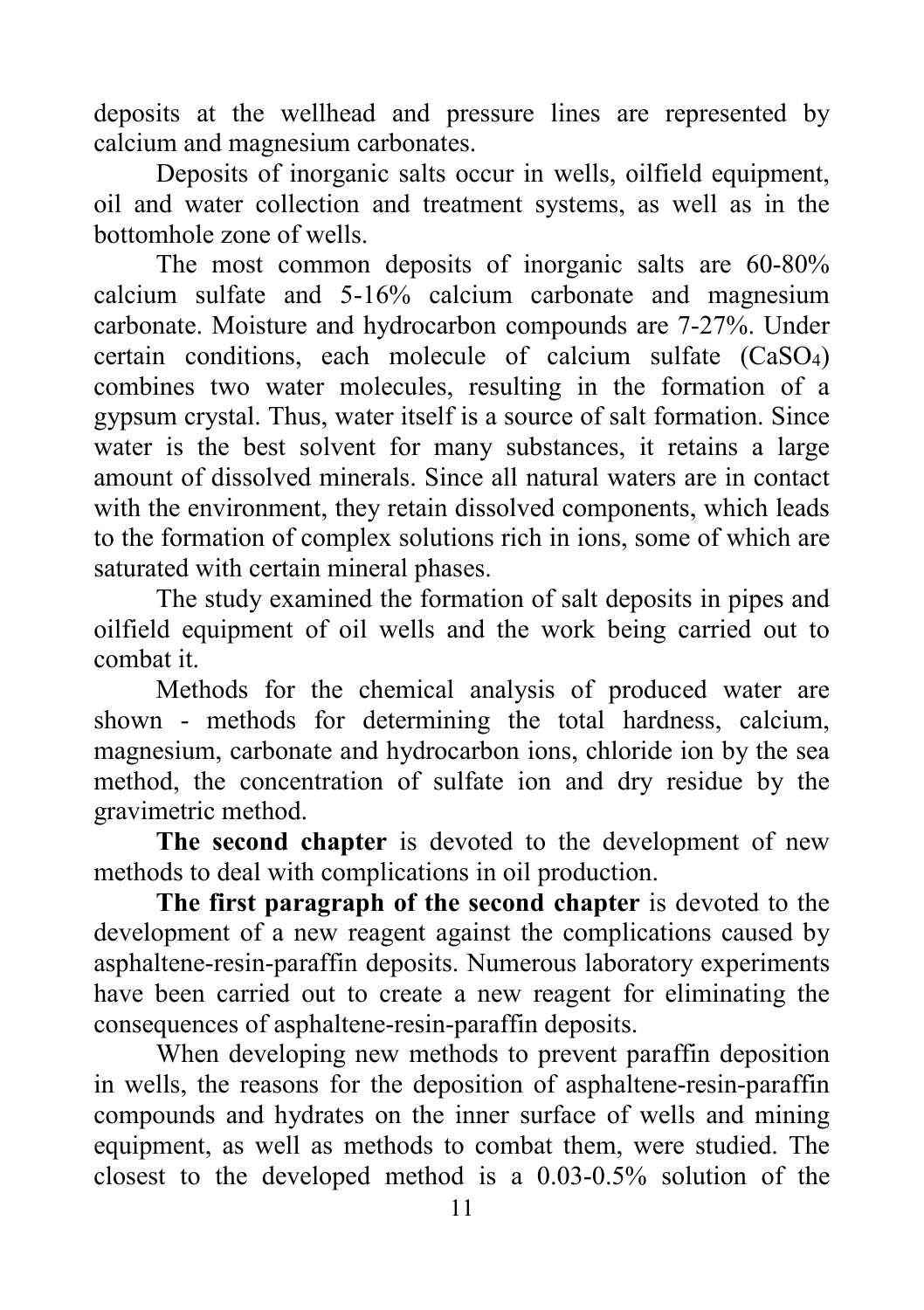Dissolvan 4411 demulsifier, which is highly soluble in water, and 0.1-1.5% solution of the dispersant XT-48, used in the precipitation of paraffins, an aqueous solution of ammonium, which is part of the composition. Although these compounds are highly soluble in AQP deposits in wells, they do not provide long-term protection of equipment and production wellheads, and the consumption of reagents is high. The goal is to develop a new, relatively inexpensive composition based on local raw materials, which makes it possible to reduce the consumption of inhibitors used in paraffin deposition, providing long-term protection of equipment and wells in operating wells from AQP deposits.

 A new composition has been developed - the reagent "OKI-18" based on the demulsifier Alkan DE-202, isopropyl alcohol and alkaline waste from diesel fuel processing. Along with oil wells, this reagent cleans the bottomhole zone from ACP deposits and does not have toxic chemical components.

The effect of the new OKI-18 reagent on the deposition of paraffin on the basis of chemical products produced in the republic was investigated in the laboratory by the "cold fingers" method.

Initially, paraffin-containing oils are heated in a water bath to 60°C and paraffin particles are completely dissolved in the oil. Then the heated oils are poured into three liter nozzle refractory and placed on magnetic stirrers. Add OKI-18 reagent of various concentrations to two nozzles. No reagent is added to one of the cups; this cup performs a test function.

After the temperatures have equalized (t =  $60^{\circ}$ C), "brass" fingers" are inserted into the cups. The liquid placed in the thermostat circulates and its temperature is maintained at -50°C.

At the same time, due to a decrease in temperature in the "brass fingers", asphalt-resin-paraffin begins to settle on them. The oil is compressed with a "brass finger" for 20 minutes at the required temperature. At the end of the study, the asphalt-resin-paraffin deposits settled on the "brass fingers" are heated with hot water from the 2nd thermostat by turning the tap, poured into an empty glass of known weight and weighed on an analytical balance.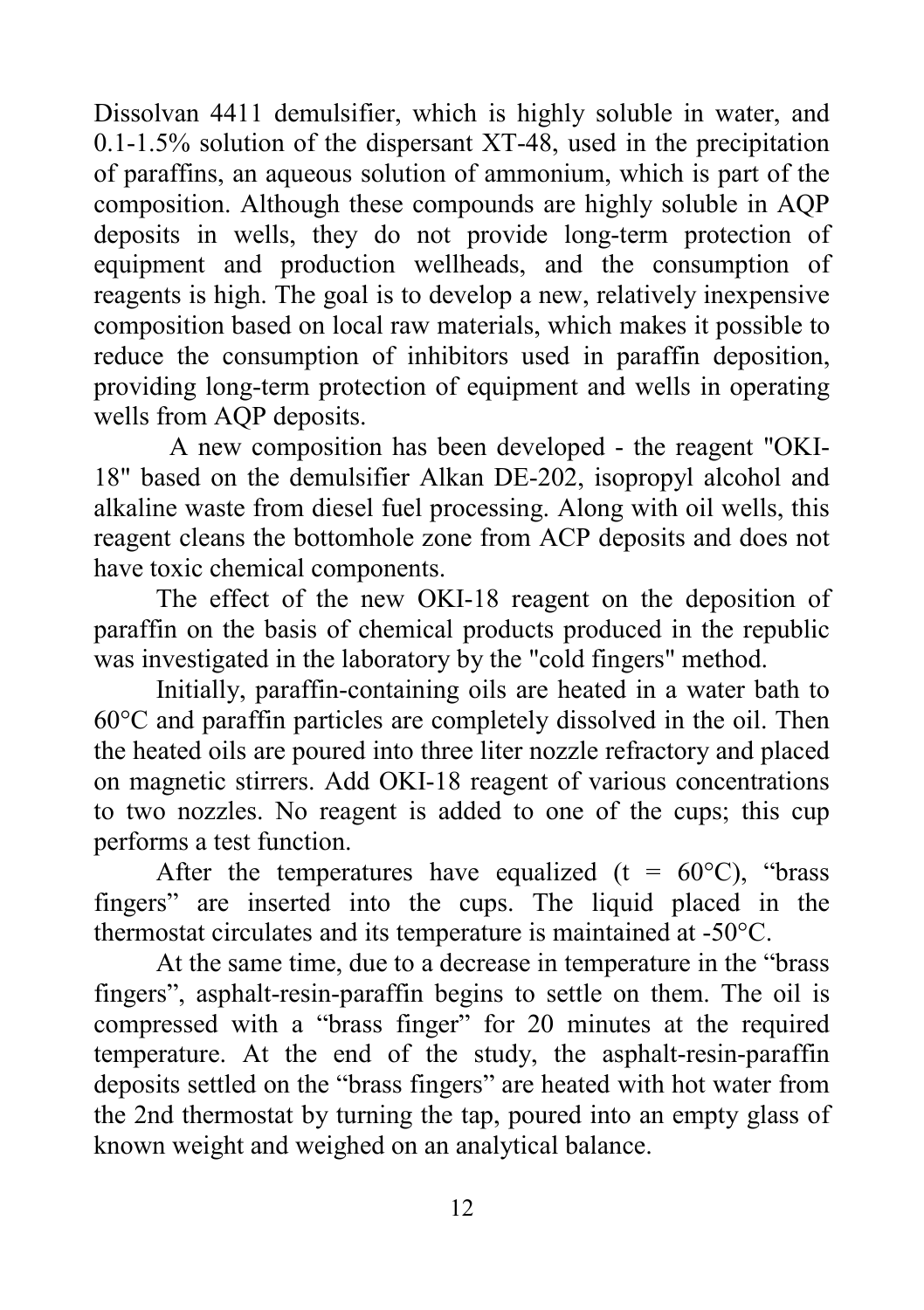The oil extraction department named after N.Narimanov is the oil extraction department with the highest concentration of asphaltene-resin-paraffin sediments in the well products among the oil fields of Azerbaijan.

Laboratory researches were carried out on 4 samples taken from different wells of OGPD named after N.Narimanov. Prior to the start of the research, the physical and chemical properties of these oil samples and the solid compounds deposited on the inner surfaces of the pump-compressor pipes removed during the underground repair of the sampled wells were analyzed.

First of all, many experiments were conducted to optimize the amount of components in the reagent. During the experiments, the effect of paraffin oils on the freezing temperature was studied by preparing a reagent in the ratio of 1-3% of demulsifier DE-202, 2-5% of isopropyl alcohol and 92-97% of alkaline waste.

The following ratio of components of the newly developed reagent Alkan DE-202 demulsifier, isopropyl alcohol and alkaline waste from diesel fuel treatment was taken as the most effective ingredient:

| DE-202 demulsifier | with $2-3\%$ volume |
|--------------------|---------------------|
| Isopropyl alcohol  | with $2-4\%$ volume |
| Alkaline waste     | the rest            |

**"**OKI-18" reagent also has a depressant function due to its low freezing point. This ingredient is yellow and has a freezing point of minus  $25 \,^{\circ}C$ .

A number of experiments were also performed to determine the optimal consumption rate of the proposed new reagent. These experiments were also carried out on 2 samples (No. 1 and 3) taken from the wells of the OGPU named after N.Narimanov. First, the freezing point of paraffin oil was determined, and then the freezing point was determined by adding "OKI-18" reagent to the oil, starting from 50 mg / l to 1000 mg / l.

As the amount of depressant increases, the freezing point of the oil decreases, and this value reaches such a level that the freezing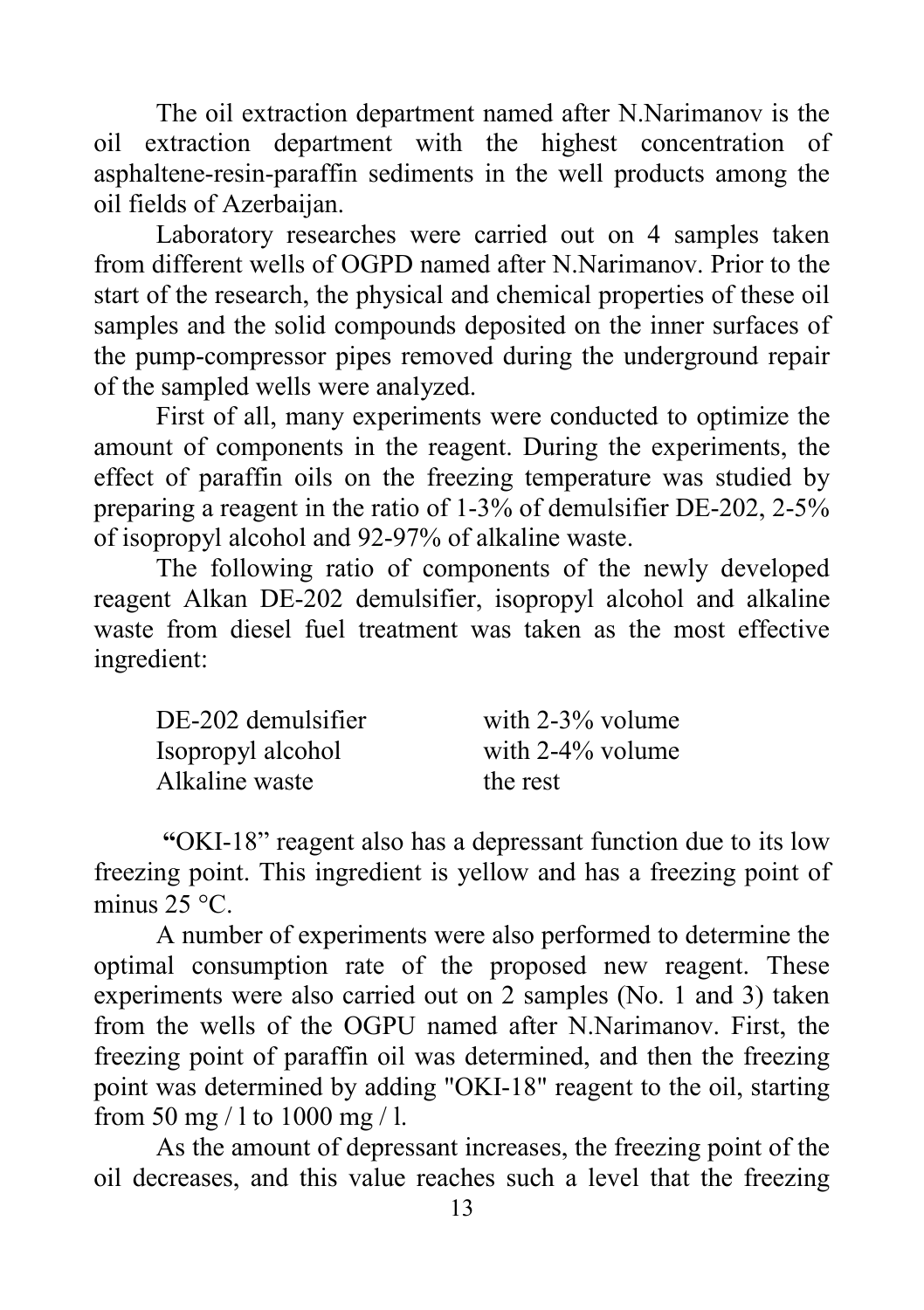point price does not change despite the increase in the amount of depressant. In the absence of OKI-18 reagent, paraffin-rich oil freezes at positive 23-25  $\degree$  C, while in case of OKI-18 reagent in the amount of 400-500 mg / l, the oil freezes at minus  $5^{\circ}$ C. This value of the reagent is considered to be the optimal amount in the fight against ARP sediments.

High paraffin oils are non-homogeneous, unbalanced rheological compounds that undergo structural changes as the temperature drops.

In order to improve the extraction and transport properties of high-paraffin oils, polymer additives are widely used in oil, which prevent the formation of a paraffin space crystal lattice and, consequently, reduce the freezing point.

It is sometimes impossible to determine which of the additives is better because some reduce the freezing point, some reduce the static shear stress, and some lower the dynamic shear stress and dynamic viscosity. To determine this, the problem of selecting a reliable parameter arises, and the presence of a large amount of data at different temperatures makes it even more difficult to select this parameter.

The rheological parameters of the oils that make up the structure are usually studied with a rotary viscometer, which determines the appropriate shear stress at certain temperatures and shear rates. The graph of the dependence of the shear stress on the shear velocities gives the flow curves characterizing the rheological parameters of the fluid. It should be noted that in high paraffin oils, the flow curves obtained by successively increasing and decreasing the sliding speed at low temperatures do not overlap, forming a hysteresis loop.

Gradually increasing the sliding speed destroys the structure formed by paraffin crystals and balances the system. When the sliding speed is reduced backwards in a completely collapsed structure, balanced flow curves characterizing the movement of the fluid in the pipelines are obtained. At higher values of sliding speed, these curves are closer to each other. When the temperature is raised and an "OKI-18" reagent is added to the system, which acts as a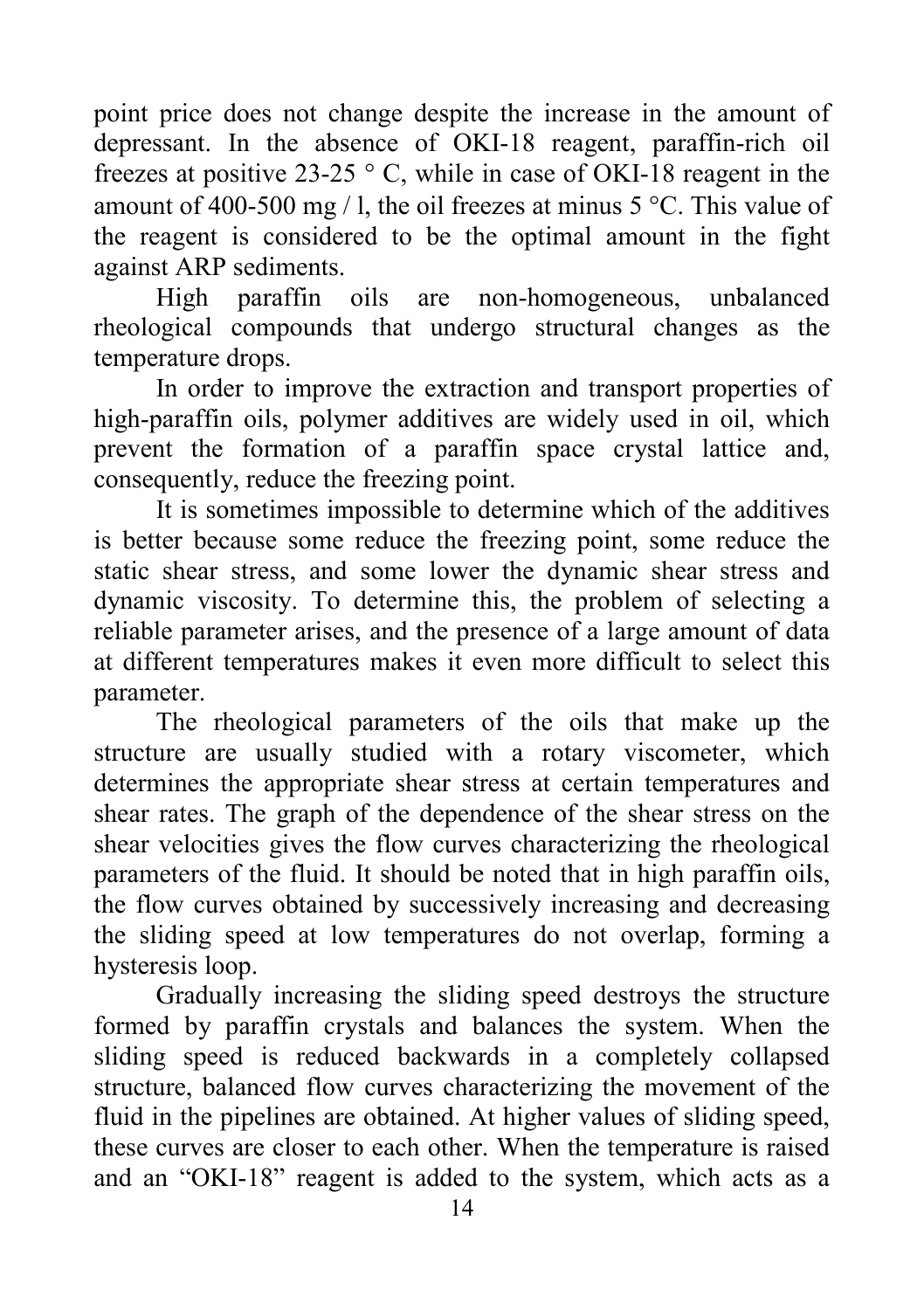depressant, no hysteresis process is observed, the system imbalance is reduced, and the oil approaches Newtonian properties.

The rheological properties of paraffin oil with the addition of a new reagent were studied. The rheological parameters of the structural oils were studied in a rotary viscometer.

The graph of the non-equilibrium coefficient of nonequilibrium of crude oil applied to high paraffin oil and oil with the addition of "OKI-18" depressant is given in Figure 1.



**Figure 1. Graphs of the relationship between the nonequilibrium coefficients of crude oil and "OKI-18" depressant added oil and the sliding velocities (example 1)**

Figure 1 shows that as the sliding speed changes, the value of the non-equilibrium coefficient decreases, i.e. the structure begins to collapse and the oil tends to become balanced. When the depressant is added to high-paraffin oils, it creates local crystalline centers that are poorly connected to each other, preventing the formation of crystalline structures of paraffin. The depressant reduces the degree of imbalance by lowering the system's unbalance coefficient.

The optimal consumption rate of the proposed new reagent was determined.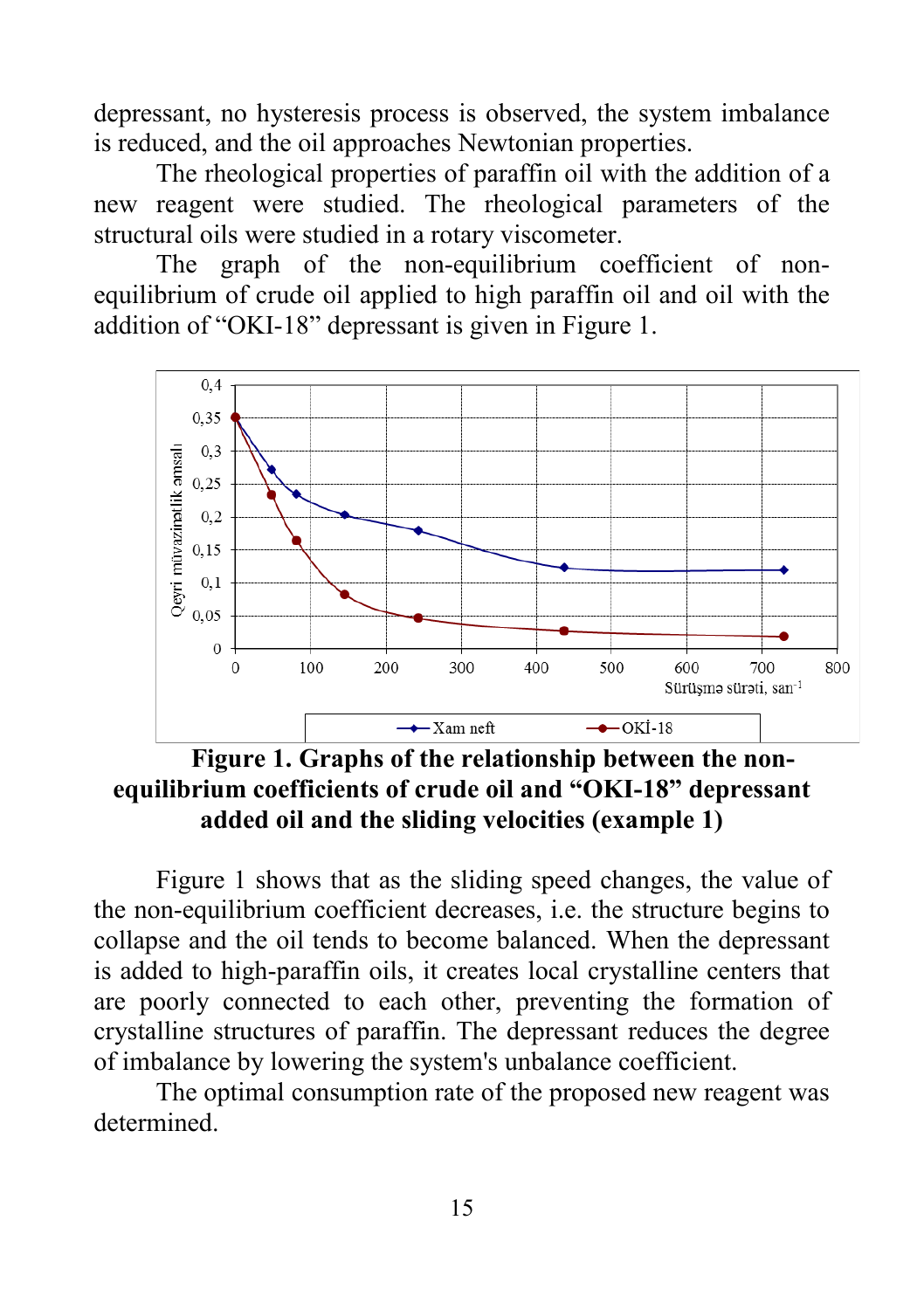The optimal concentration of "OKI-18" reagent was selected by calculating the non-equilibrium coefficient by giving 300, 500 and 600 mg of "OKI-18" reagent per ton of oil. Based on the research, the optimal concentration of OKI-18 reagent is 500 mg / l, and 600 mg / l again reduces the effect of the depressant. The results have been confirmed by both laboratory studies and reports.

The second paragraph of the second chapter presents the results of the investigation of the causes of corrosion in the production wells and surface equipment of the "Guneshli" and " Neft Dashlari " fields and the development of new methods against it in order to protect oilfield equipment from corrosion.

In order to intensify oil production in the oil industry in Azerbaijan, the water of the Caspian Sea, rich in various groups of bacteria, sulfate ions and organic substances, is injected into the productive strata. This sharply raises the problem of microbiological corrosion of oilfield equipment.

For this reason, it is important to study the amount of various microorganisms in the products of irrigated production wells that affect the corrosion process of oilfield equipment.

Initially, microbiological pollution of the mining environment was studied, sulfate-reducing bacteria were identified, and a methodology was selected for the determination of sulfate-reducing bacteria. The method is based on laboratory processing of the reagent to prevent biological corrosion, determination of bactericidal properties, selection of bactericidal inhibitors, and determination of microbiological contamination in the water from the wells to be applied, cultivation of microbes in appropriate nutrient media by extreme dilution. The bactericidal properties of plankton bacteria were determined in the laboratory. Product samples were taken from production wells operating in the Gunashli and Neft Dashlari fields and their chemical and microbiological research was carried out, and the rate of corrosion wear of oil drilling equipment was studied in that environment. Corrosion aggression was determined by analyzing the corrosion aggressiveness of produced waters, sulfate-reducing bacteria, hydrogen sulfide content, chloride and sulfate ion content.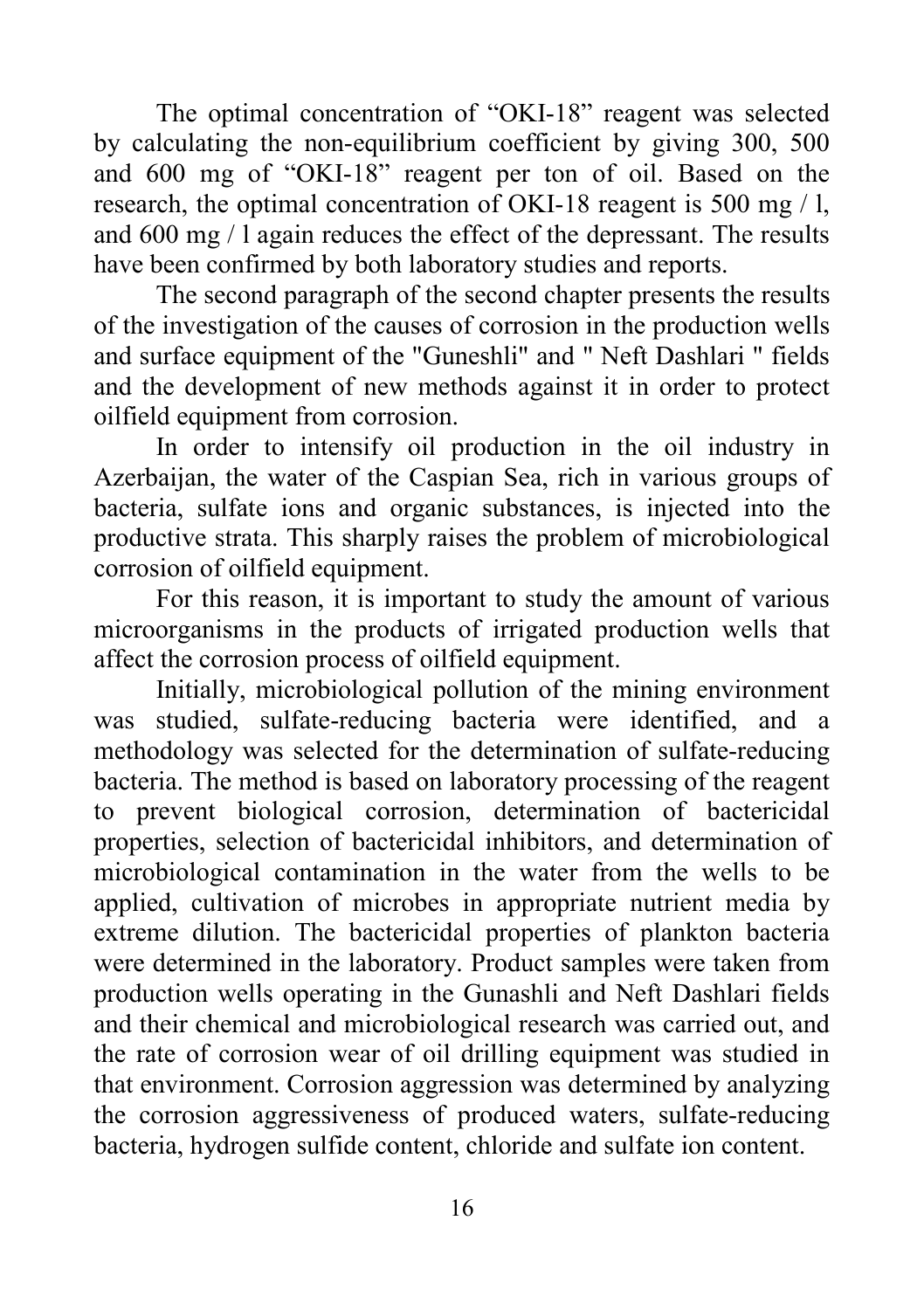Gas samples were taken from the gas lift lines of wells No 111, 117, 66, 292, 245, 3, 43, 160, 172, 177, 218, 314, 259, 305 and 283, operated in Deep Water Jacket No. 3, 4, 5, 9, 10, 11, 13, 14 and 15 of "28 May" OGPD , and the amount of corrosive components was determined by chromatographic analysis in the laboratory.The content of carbon dioxide in the gas samples is 0.8-3.0%, the amount of oxygen is 0.05-1.1%.

The amount of hydrogen sulfide  $(H<sub>2</sub>S)$  and mercaptans in the gas samples taken by iodometric method was determined. Hidrogensulfidin miqdarının 0.0051-0.0051 q/m<sup>3</sup>, merkaptanların miqdarının isə  $0.0064 - 0.0096$  q/m<sup>3</sup> olması müəyyənləşdirilmişdir. The amount of hydrogen sulfide is determined within  $0.0051 - 0.0051$  g/m<sup>3</sup>, and the amount of mercaptans is within 0.0064-0.0096  $g/m<sup>3</sup>$ .

It is shown that increase in the amount of  $H_2S$  and  $CO_2$  in the downhole environment and increase in the partial pressure in the string and flow rate, respectively, lead to the intensification of the corrosion process.

Chemical and microbiological analysis of water were conducted according to standard methods to determine the aggressiveness of produced water taken from wells 111, 117, 66, 292, 245, 3, 43, 160, 172, 177, 218, 314, 259, 305 and 283 operated in Deep Water Jacket No. 3, 4, 5, 9, 10, 11, 13, 14 and 15.

It was determined that the majority of produced water samples are sodium hydrocarbonate. These water density varies from 1,009- 1,024 g  $/$  cm<sup>3</sup>. the total mineralisation varies in the range of 14.57- $36.82$  g  $/$  l. In these samples, the price pH of the environment is 8.0-8.8. The amount of chloride ions (CL- ) is 6026.50-19143.00 mg / l, sulfate ions  $(SO_4^{2-})$  - 18.11-493.80 mg / 1, carbonated ions- 45,00-750,00mq/l, The amount of hydrocarbonate ions  $(HCO<sub>3</sub>)$  - is 854.00-622.00 mg / 1. The amount of calcium ions  $(Ca^{2+})$  is 20.04-40.08 mg / l, magnesium ions  $(Mg^{2+})$  - 12.16-608.00 mg / l. The amount of iron  $(Fe^{3+})$  ions is within 64.26-1075.84 mg / 1.

The amount of sulfate reducting bacteria (SRB)that are corrosion bacteria, is respectively  $10^1 - 10^4$  cells/ml, iron bacteria (FeB)- 10<sup>5</sup>-10<sup>7</sup> cells/ml, carbohydrogen oxidative bacteria (KOB) -110<sup>4</sup>-10<sup>7</sup> cells/ml during water microbiological analysis. The amount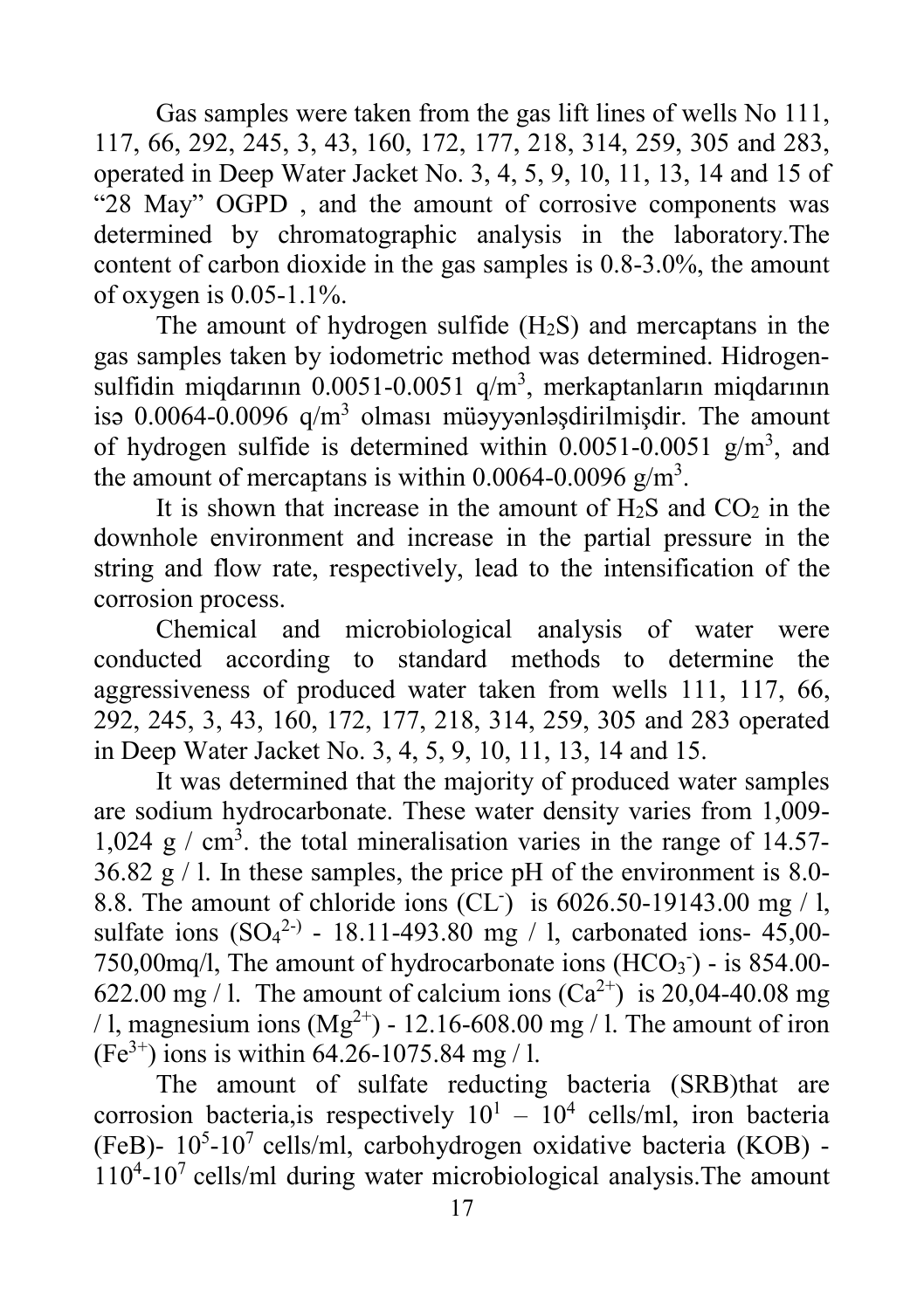of hydrogen sulfide of biogenic origin is in the range of 11.7-25.56 mg / l depanding of the well, in 3 days of trial periods, corrosion velocity is changed respectively  $0.118$  q/m<sup>2</sup>·saat -  $0.275$  g / m<sup>2</sup>·saat (Table 1).

The results of produced water content study provide extensive information about the intensity of electrochemical and biological corrosion processes in oil mining equipment. Although a large number of corrosion inhibitors are currently developed, hydrogen sulfide and microbiological environments are limited to the number of universal bactericide-inhibitors, which ensures steel corrosion. "Oil-gas 2016 NS" corrosion inhibitor has been developed on basis of acids and polyamines to prevent possible corrosion processes.

**Table 1** 

#### **Results of hydrogen-sulfide (H2S) and corrosion microorganism analysis in the produced water samples taken from the Gunashli field**

| <b>DWJ</b>    | Well | $H_2S$ , mq/l | Corrosion<br>velocity, $q/m^2$<br>$\cdot$ hour | SRB,<br>cells/ml | FeB,<br>cells/ml | KOB,<br>cells/m |
|---------------|------|---------------|------------------------------------------------|------------------|------------------|-----------------|
| DWJ-3         | 111  | 12.3          | 0.177                                          | $10^{2}$         | $10^{6}$         | 10 <sup>7</sup> |
|               | 117  | 15.7          | 0.141                                          | 10 <sup>3</sup>  | 10 <sup>7</sup>  | $10^{6}$        |
|               | 66   | 12.64         | 0.141                                          | $10^{2}$         | $10^{6}$         | 10 <sup>7</sup> |
| DWJ-4         | 292  | 11.7          | 0.200                                          | $10^{3}$         | 10 <sup>7</sup>  | 10 <sup>7</sup> |
| DWJ-5         | 241  | 15.7          | 0.149                                          | $10^{2}$         | $10^{6}$         | $10^{6}$        |
| DDÖ-9         | 3    | 17.04         | 0.242                                          | $10^{2}$         | $10^{6}$         | 10 <sup>7</sup> |
| $DWJ-10$      | 43   | 25.56         | 0.144                                          | $10^{4}$         | 10 <sup>7</sup>  | 10 <sup>7</sup> |
|               | 160  | 17.04         | 0.118                                          | 10 <sup>3</sup>  | $10^{6}$         | 10 <sup>7</sup> |
| $DWJ-11$      | 172  | 0.0           | 0.275                                          | 10 <sup>1</sup>  | 10 <sup>5</sup>  | 10 <sup>4</sup> |
|               | 177  | 0.0           | 0.200                                          | 10 <sup>1</sup>  | 10 <sup>4</sup>  | 10 <sup>4</sup> |
| DWJ-13        | 218  | 15.336        | 0.21                                           | $10^{2}$         | 10 <sup>5</sup>  | 10 <sup>7</sup> |
|               | 314  | 17.04         | 0.121                                          | $10^{2}$         | 10 <sup>6</sup>  | 10 <sup>7</sup> |
| <b>DWJ-14</b> | 259  | 12.64         | 0.149                                          | $10^{2}$         | $10^{5}$         | 10 <sup>7</sup> |
|               | 305  | 11.7          | 0.18                                           | $10^{2}$         | 10 <sup>5</sup>  | 10 <sup>6</sup> |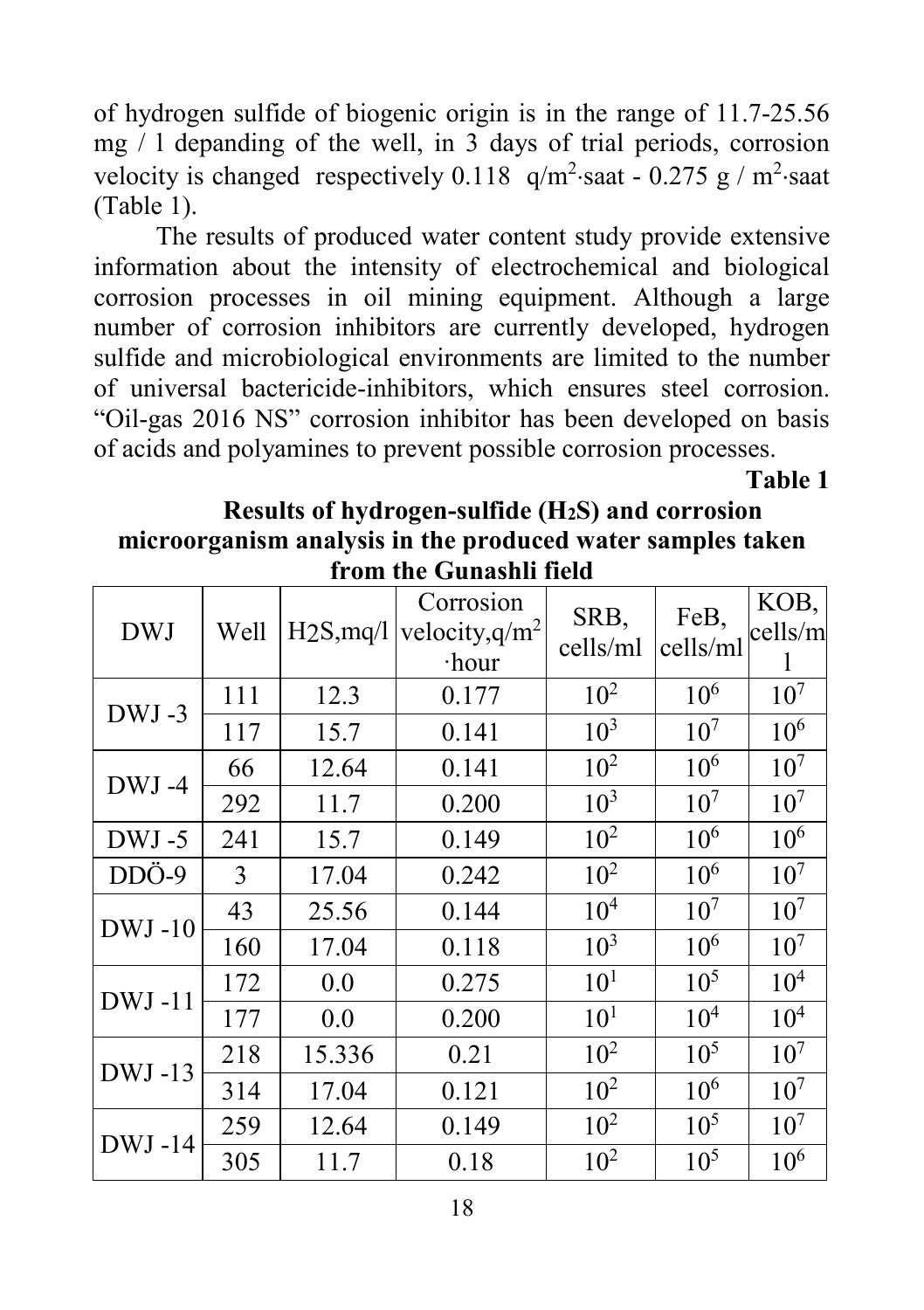Fatty acids were obtained from SOAPSTOK, as a result of vegetable oils with of alkaline treatment from Azersun Holding's Baku Oil Refinery. In order to separate free fatty acids from SOAPSTOK, it was distilled by processing with mineral acids and alkalis (for saponification of neutral oils).The chemical reaction of condensation of aminoethylethanolamine (AEEA) with fatty acids was selected for the synthesis of the inhibitor. Based on the experimental results of the reaction under different conditions and at different molar ratios of reagents, more optimal parameters of condensation were selected. Under intensive mixing conditions and at a temperature of 140° C, the mixture is stirred for 2 hours at a ratio of AEEA:  $YT = 1.0: 2.0$  mol. Carboxamide obtained at  $240^{\circ}$  C is converted to imidazoline by the separation of water. It should be noted that imidazoline is used in water-soluble form as an inhibitor. Therefore, salts of imidazoline in a 1: 1 ratio with acetic acid were obtained.

The composition of the obtained compound in isopropyl alcohol was prepared and its physical and chemical parameters were determined in accordance with the relevant standards. The composition consisted of 10-25% imidazoline acetate, 20-50% isopropyl alcohol and the rest was water.

Initially, the protective effect of the inhibitor composition with optimal content against hydrogen sulfide and carbon dioxide corrosion was studied in the model water in the laboratory.

In the range of 20-120 mg / 1 model water concentration, protective effect at a concentration of 120 mg / l of synthesized inhibitor against hydrogen-sulfide corrosion was 90-98%, and the protective effect against  $CO<sub>2</sub>$  corrosion at a concentration of 200 mg / l was 96-97%.

The effect of the determined concentration of "Oilgas-2016NS" corrosion inhibitor on the number of bacterial cells and the degree of reduction of their vital activity was also determined. Imidazolines and amidoamines, which are part of the inhibitor composition, clearly inhibit the enzymatic reactions responsible for the reduction of sulfates.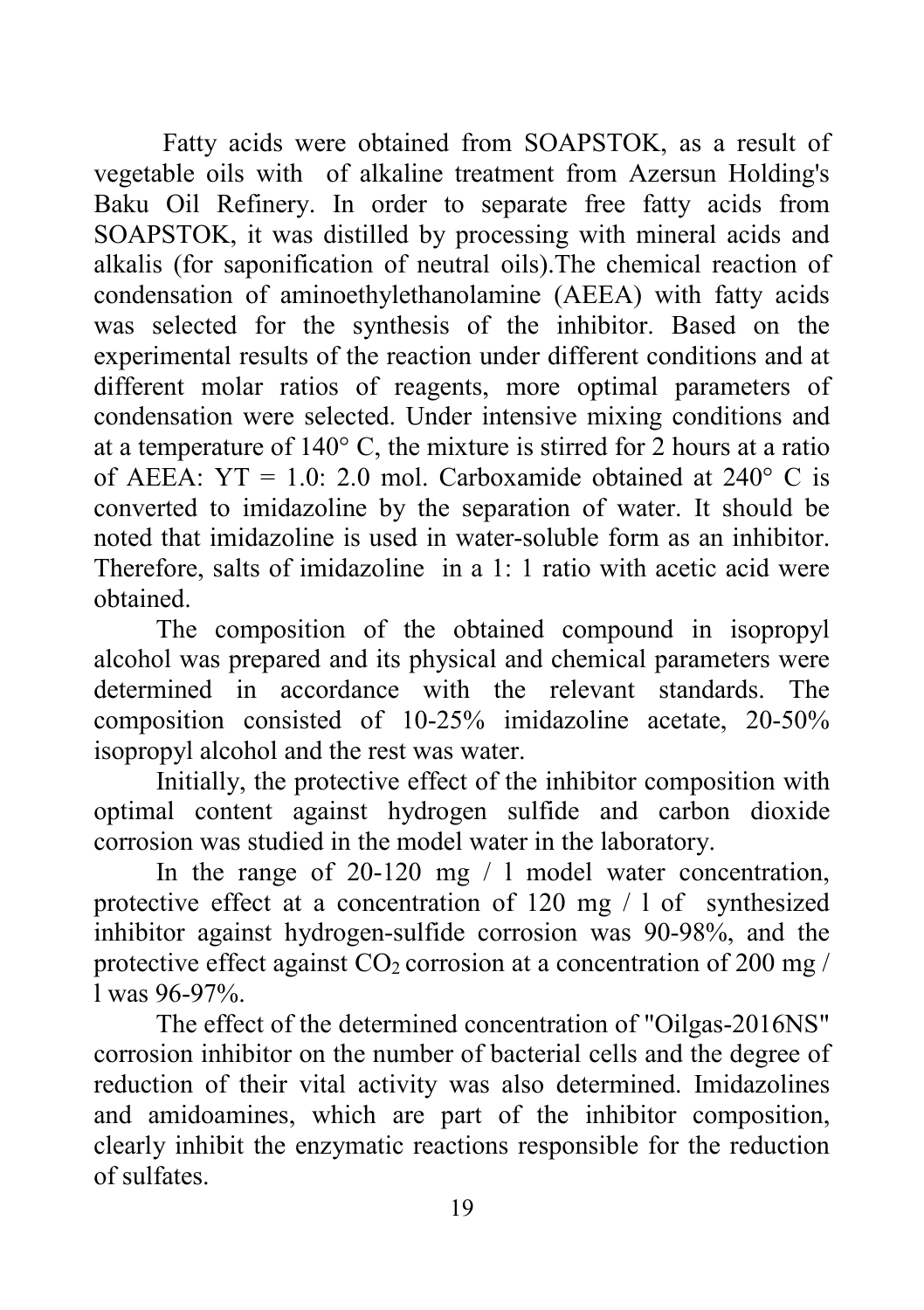As a result of conducted investigation to clarify the causes of corrosion of oilfield equipment operated in flooded production wells of "Oil Rocks" field it was found that the main factor is related to the life of corrosive microorganisms.

Based on the results of microbiological analysis of various well samples taken from "Oil Rocks" field,  $SRB-10^3-10^6$  cells/ ml, iron bacteria  $-10^5 - 10^7$  cells / ml and KOB  $10^6 - 10^8$ cells / ml were identified (Table 2).

From this point of view, an inhibitor-bactericide composition with high biocidal properties at low consumption rates has been developed for corrosion protection of oilfield equipment operated in flooded production wells in "Oil Rocks" field.

**Table 2**

### **Results of microbiological analysis of produced water taken from the flooded production wells of OGPD No. 1 of "Oil Rocks" OGPD**

|      | Flooding<br>$\frac{0}{0}$ | The amount of            | Corrosion       |                 |        |
|------|---------------------------|--------------------------|-----------------|-----------------|--------|
| Well |                           | microorganisms, cells/ml | velocity,       |                 |        |
|      |                           | <b>SRB</b>               | FeB             | <b>KOB</b>      | mm/y   |
| 2210 | 66                        | 10 <sup>5</sup>          | 10 <sup>7</sup> | 10 <sup>6</sup> | 0.017  |
| 1729 | 57                        | 10 <sup>7</sup>          | 10 <sup>7</sup> | 10 <sup>6</sup> | 0.7535 |
| 819  | 59                        | 10 <sup>8</sup>          | 10 <sup>8</sup> | 10 <sup>7</sup> | 1.2985 |
| 795  | 90                        | 10 <sup>4</sup>          | 10 <sup>6</sup> | 10 <sup>7</sup> | 1.3069 |
| 2180 | 50                        | 10 <sup>4</sup>          | 10 <sup>7</sup> | 10 <sup>7</sup> | 1.3756 |
| 2416 | 50                        | 10 <sup>6</sup>          | 10 <sup>7</sup> | 10 <sup>7</sup> | 1.4337 |
| 2570 | 60                        | 10 <sup>5</sup>          | 10 <sup>7</sup> | 10 <sup>7</sup> | 1.4594 |
| 2167 | 68                        | 10 <sup>4</sup>          | 10 <sup>6</sup> | 10 <sup>5</sup> | 1.5778 |
| 2114 | 67                        | $10^{4}$                 | $10^{6}$        | 10 <sup>7</sup> | 1.6451 |
| 2571 | 68                        | $10^{6}$                 | 10 <sup>7</sup> | $10^{6}$        | 1.7365 |
| 2425 | 64                        | 10 <sup>7</sup>          | 10 <sup>7</sup> | $10^{6}$        | 1.8578 |
| 966  | 64                        | $10^{4}$                 | 10 <sup>7</sup> | 10 <sup>7</sup> | 1.9222 |
| 2346 | 56                        | $10^5$                   | 10 <sup>7</sup> | 10 <sup>7</sup> | 2.1094 |
| 2568 | 50                        | $10^{\overline{6}}$      | 10 <sup>7</sup> | 10 <sup>7</sup> | 2.4749 |
| 2350 | 56                        | 10 <sup>5</sup>          | $10^{6}$        | $10^{8}$        | 2.5190 |
| 2065 | 68                        | 10 <sup>6</sup>          | 10 <sup>6</sup> | 10 <sup>7</sup> | 2.6342 |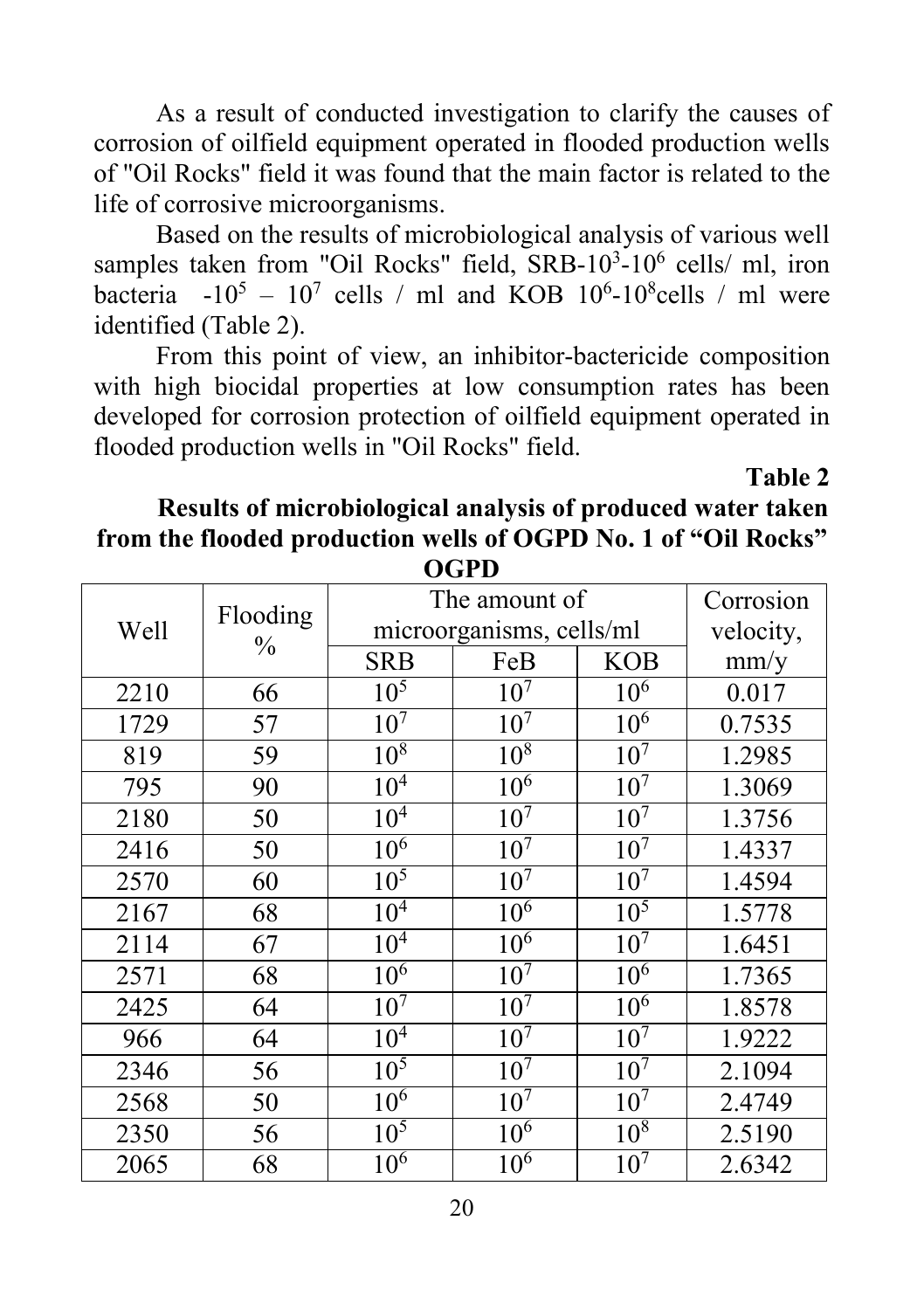A new inhibitor-bactericidal composition "NEFTGAZ-2016 NS1" has been obtained, which is polyamides synthesized on the basis of fatty acids and polyamines with the addition of glutar aldehyde and quaternary ammonium salts containing 1-10% by weight of polyamide, 5-10% by weight of glutaric aldehyde, 5-10% by weight of non-alkonium chloride, 20-30% by weight of methanol and the rest from water. Synergism is observed during the modification of corrosion inhibitors based on nitrogen compounds with these compounds. In this case, their biocidal properties are observed at higher concentrations than individual effectiveness. The observed synergism allows to reduce the amount of materials to be used to achieve the required high biocidal properties, thus achieving high efficiency in terms of environmental impact and material costs.

Laboratory tests were conducted to assess the biocidal and corrosion protection properties of the oil-gas-2016 NS1 inhibitorbactericide. The tests were carried out on samples of produced water brought from irrigated wells 2568, 2350, 2065 operated by Neft Dashlari OGPD.

Studies of the biocidal properties of the developed bactericidal inhibitor show that the inhibitor PostgateB is effective in reducing the number of SRBs in the nutrient medium (Figure 2).

If the concentration of the inhibitor at a concentration of 50 mg / l is reduced by 2 times after 7 days in a closed system, the protective effect of the inhibitor at a concentration of 100 mg / l reaches 90%, and after 200 mg / l exceeds this value.

Laboratory tests have shown that the inhibitor Neftgaz-2016 NS1 at a concentration of 100 mg / l allows 99-100% destruction of KOB, FeB and SRB (Figure 3).

The third paragraph of the second chapter deals with the development of a new composition to prevent inorganic salt deposits formed during the extraction of oil and gas from wells.

Layer waters were studied and the concentration of roughness, calcium, magnesium, carbonate and hydrocarbon ions and hydrochloric acid in the formation water was determined by the mor method and the concentration of sulfate ions.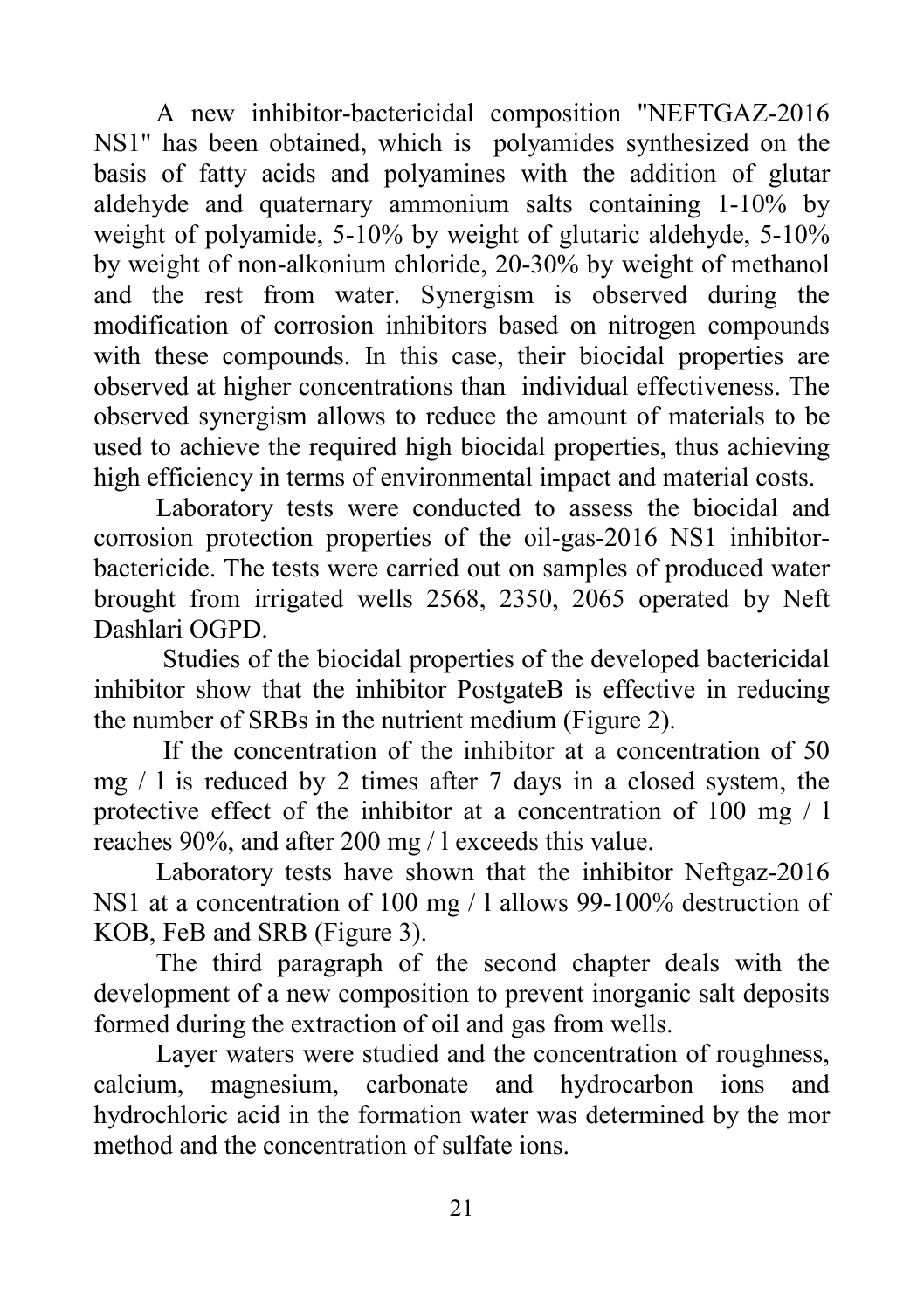

**Figure 2. Variation of SRB number depending on inhibitor-bactericidal concentration (mg / liter): 1 - 0; 2 - 25; 3 - 50; 4 - 100; 5 – 200.**



**Figure 3. Protective effect of bactericidal inhibitor "Neftgaz-2016NS1" against bacteria**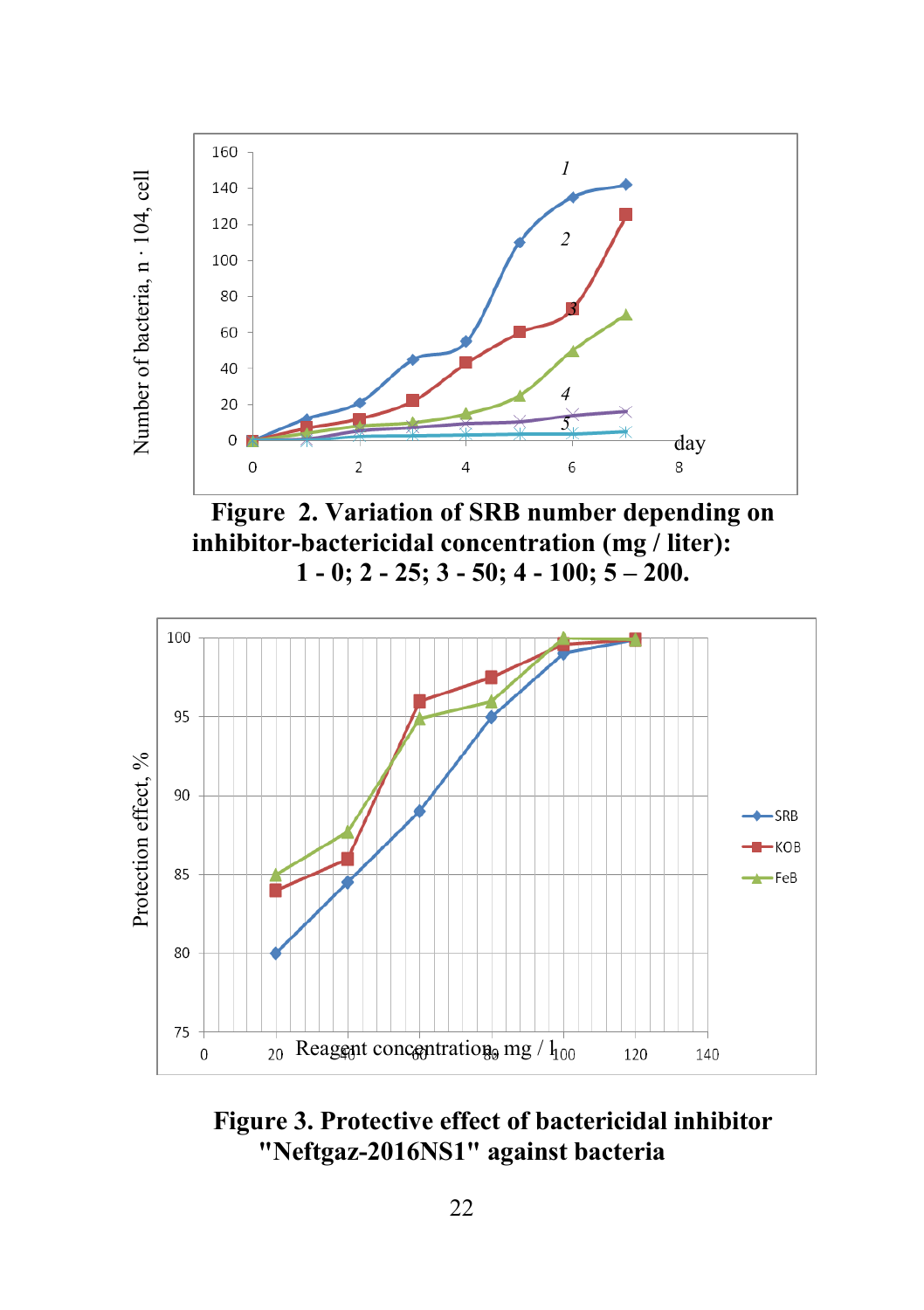It is known to contain nitrilotrimethylenephosphon (NTF) acid, hydrochloric acid and water to prevent salt deposits. However, this composition is mainly used in the processing of productive strata with carbonate rocks.

NTF, hydrochloric acid, silicon hydrogen fluoride acid and water are used to prevent inorganic salt deposits during oil and gas extraction from productive stratified carbonate and terrigenous wells. These compounds are prepared using phosphorus, nitrogen-fixing complexes and silicon hydrogen fluoric acid.

The disadvantage of these compositions is the relatively high efficiency of difficult-to-find and expensive reagents.

For this purpose, a composition has been developed to prevent inorganic salt deposits in oil and gas production equipment and pump-compressor pipes during oil and gas production.

By maintaining hydrochloric acid and water to prevent inorganic salts formed during oil and gas extraction from carbonate and terrigenous wells to achieve technical results during the preparation of the new composition, additionally, the components of the dispersant EC 9660A and laprol 4202-2B-30 are stored in the following mass ratios, % by mass:

| Hydrochloric acid   | 25-30    |
|---------------------|----------|
| Dispersant EC 9660A | 18-22    |
| Laprol 4202-2B-30   | 8-12     |
| Water               | the rest |

21% inhibited hydrochloric acid was used as hydrochloric acid, EC 9660A 35% as a dispersant, and laprol 4202-2B-30 as polyester.

The protective effect tests of the developed inhibitors were carried out in the formation water model to prevent calcium-sulfate precipitation. As a result of tests conducted in the produced water model, it was determined that the protective effect of the inhibitor varies from 90.4% to 100%.

**The methods developed in the third chapter deals with mining testing.**

The first item of the third chapter shows the results of the application of anti-corrosion inhibitors-bactericides. With the consent of Azneft PU, oil extraction well No. 241, operated on the deep water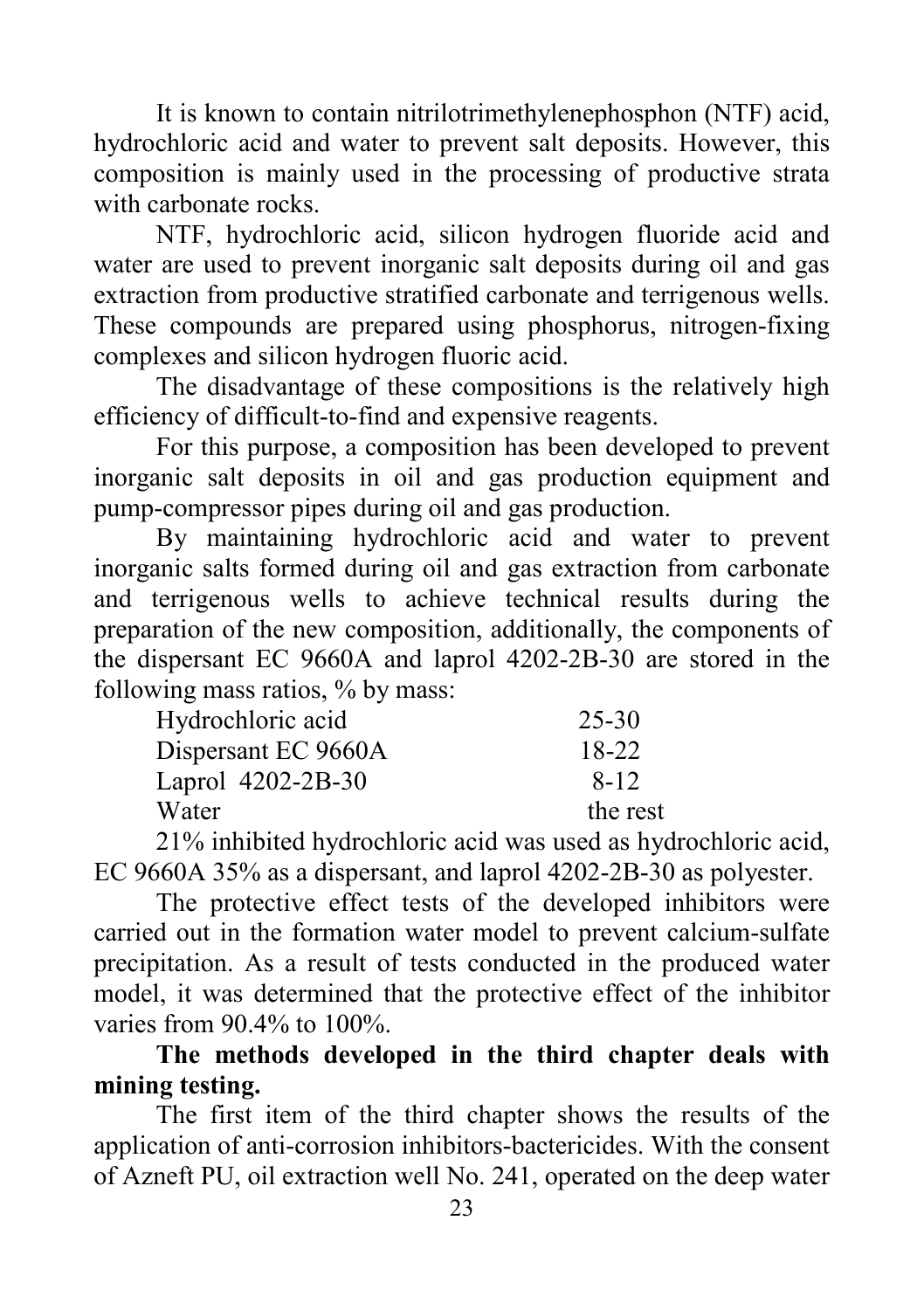jacet No. 5 of the 28 May OGPD, was selected for the test. Information on the operating condition and technological parameters of the equipment of the selected well for the last year was obtained and analyzed on the basis of mining documents. The effect of Oilgas-2016 NS corrosion inhibitor was determined by complete chemical and microbiological analysis of produced water taken before and after injection of the reagent into the system and by determining the corrosion rate in steel "witness" samples placed on the well discharge line. During 30 (thirty) days before the reagent was injected into the well, the metal loss was 1,273 grams and the average corrosion rate was  $0.545$  gm<sup>2</sup> / hour.

The amount of corrosion inhibitor is calculated according to the volume of the well product and is injected into the well continuously for 30 days. During the first 5 days, the inhibitor was injected continuously into the well for 3 days at a shock dose of 3  $g/$ l per 1 liter of produced water.

After that, for 25 days, the consumption of the inhibitor was adjusted to 300 mg / l per day, and the injection was continued continuously by dosing pump. The effect of the bactericidal inhibitor Neftgaz-2016 NS was determined by complete chemical and microbiological analysis of produced water taken before and after the injection of the reagent into the system and by determining the corrosion rate in steel "witness" samples placed on the well discharge line. The results of the inhibitor's mining tests are given in Table 3 below.

The results of the tests showed that the corrosion rate decreased from 0.545 gm<sup>2</sup> / h, 0.048 gm<sup>2</sup> / h, the metal loss decreased from 1.273 g to 0.1098 g and the protection effect was 91.01%.

The second item of the third chapter shows the results of mining tests of the anti-salinity composition developed at the OGPU named after H.Z. Tagiyev

Mining tests were carried out in the service area of produced water utilization of OGPD named after H.Z. Tagiyev.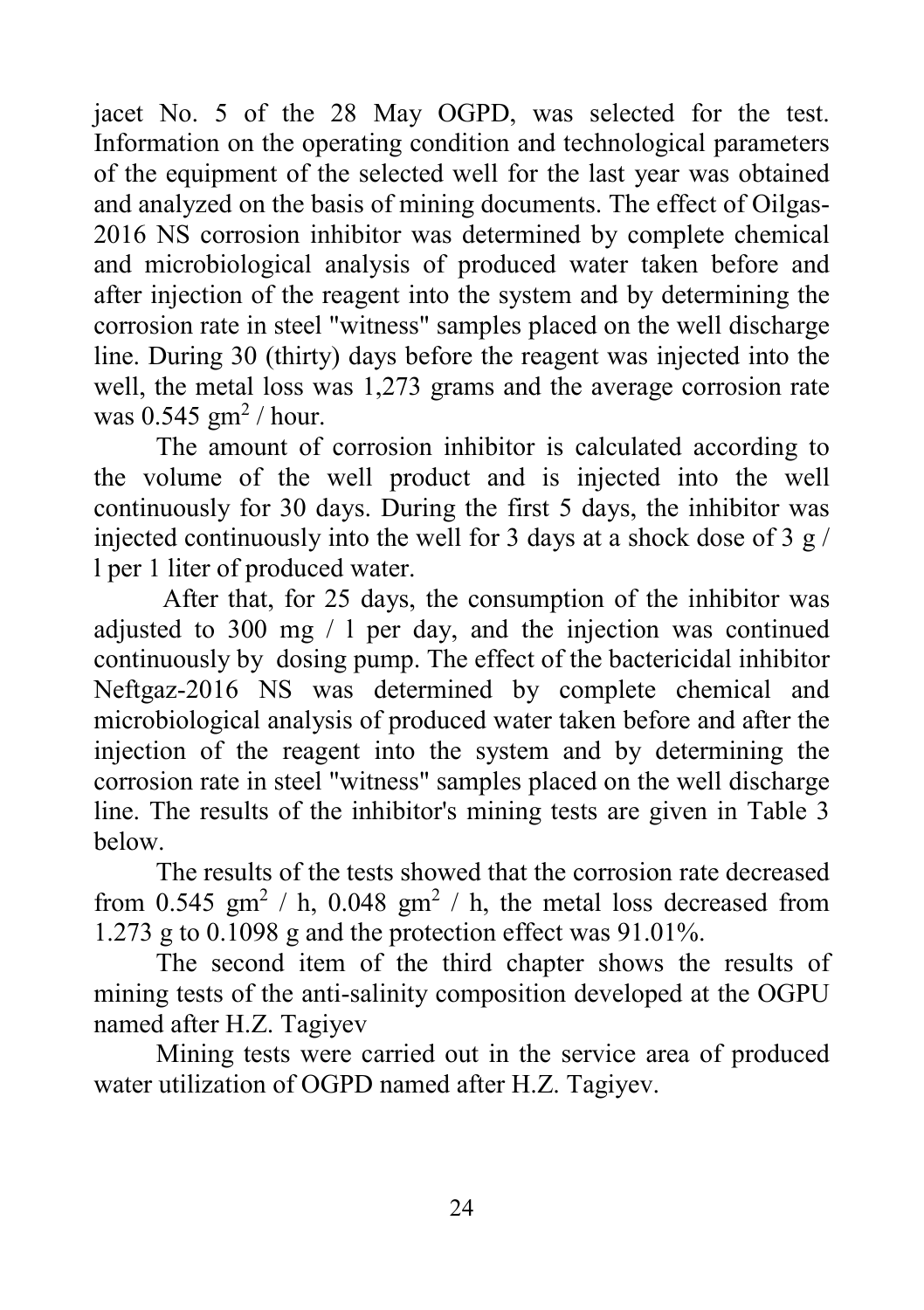**Table 3**

| Neftgaz-2016NS       |              |         |             |           |  |
|----------------------|--------------|---------|-------------|-----------|--|
| Examples             | Corrosion    | Delay   | Metal loss, | Protectio |  |
| number               | rate, $qm2/$ | factor, | grams       | n         |  |
|                      | h            | times   |             | effect,%  |  |
| 1                    | 0.0470       | 11.5957 | 0.1097      | 91.39     |  |
| $\overline{2}$       | 0.05         | 10.9    | 0.1102      | 90.82     |  |
| 3                    | 0.0473       | 11.5221 | 0.1098      | 91.32     |  |
| 4                    | 0.0475       | 11.4736 | 0.1110      | 91.28     |  |
| 5                    | 0.05         | 10.9    | 0.1087      | 90.82     |  |
| 6                    | 0.05         | 10.9    | 0.1095      | 90.82     |  |
| Average<br>indicator | 0.048        | 11.21   | 0.1098      | 91.07     |  |

**Results of mining tests of corrosion inhibitor** 

Utilization of produced waters in OGPU named after H.Z has shown that the increase in the amount of ions as a result of the application of a new compound developed against inorganic salt deposits in order to eliminate salt deposits in the equipment has shown that salt deposits are prevented under the influence of the processed composition.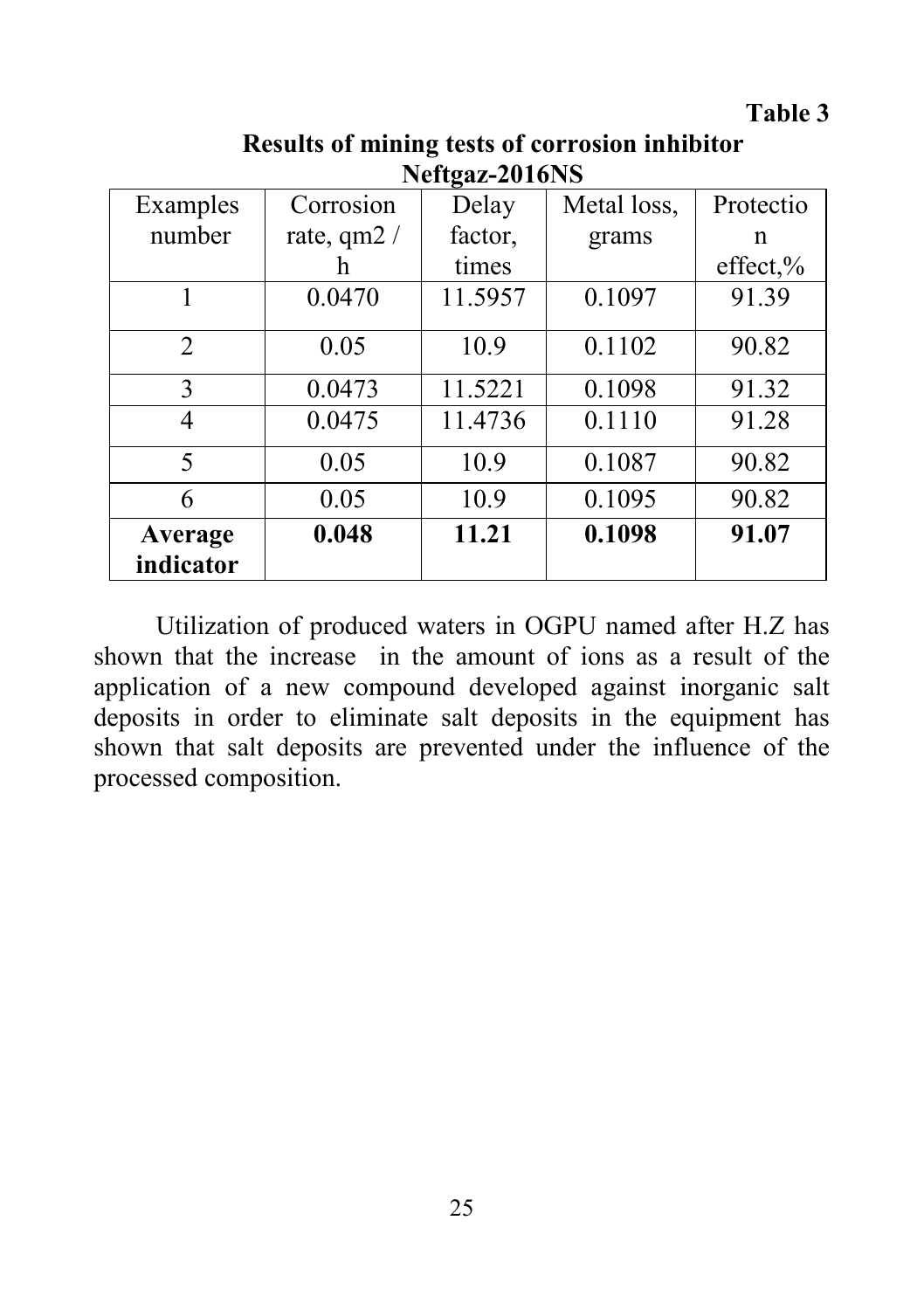## **CONCLUSIONS AND RECOMMENDATIONS**

1. With a view to avoiding complications caused by paraffinic oil the OKI-18 chemical acting as a depressant has been produced. The rheology of paraffinic crude was studied using the proposed OKI-18 chemical which helped to demonstrate that the chemical converts paraffinic oil into Newtonian liquids, reducing their viscosity by 48-50%. The effect of the OKI-18 chemical on the pour point of paraffinic oil was tested through an experiment allowing to record its decline by 15-20°C. Driven by laboratory studies, the effectiveness of the OKI-18 to combat paraffin is 100% whereas the optimal consumption rate is 500 mg/l.

2. The amount of corrosion active aggressive components and corrosion-active microorganisms in the formation water taken from the production wells of "the Oil Rocks" and "28 May" OGPD was analyzed, and the amount of hydrogen chloride, sulfate bicarbonate and iron ions was established at a level that can lead to corrosion.

3. To protect well equipment against corrosion, a universal anti-corrosion inhibitor "Neftegaz-2016NS" was generated using polyamides which are condensation product of fatty acid fractions with polyamines and acetic acid of imidazolines with salts in isopropyl alcohol and aqueous solution in the course of which the consumption rate of the inhibitor was determined.

4. A new inhibitor-bactericidal composition "NEFTGAZ-2016 NS1" was produced based on polyamides, glutaraldehyde and quaternary ammonium salts synthesized on the basis of fatty acids and polyamines.

5. The protective action of the generated inhibitor composition "Neftegaz-2016NS" at a concentration of 100 mg/l against H2S and CO2 caused corrosion was 98-99% and the protective action of the inhibitor-bactericidal composition "NEFTGAZ-2016 NS1" was 99- 100% against corrosion active bacteria.

6. A composition was worked out to prevent deposits of inorganic salts during oil and gas production, and the protective action of the composition was tested on a model of formation water,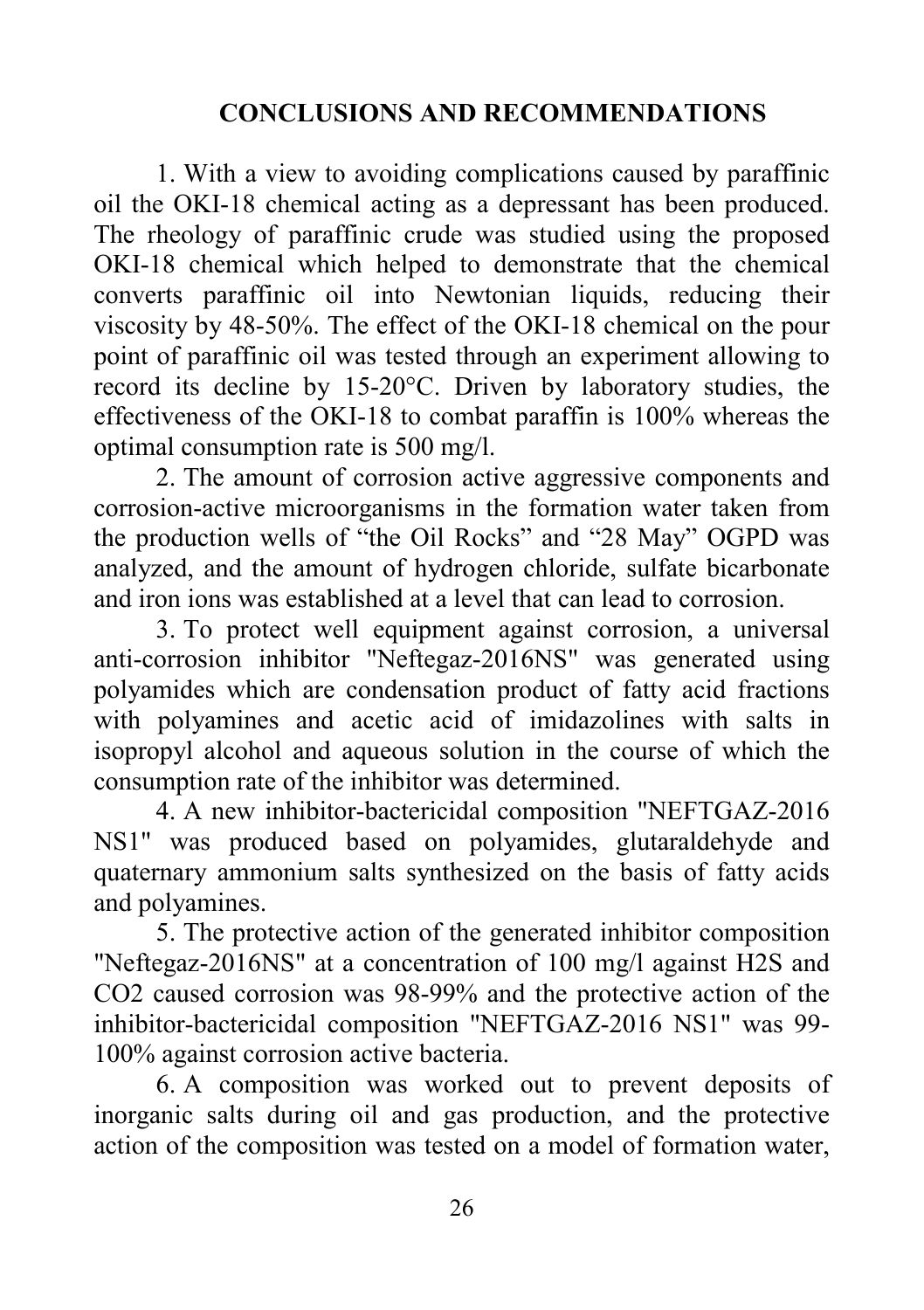and the protective action of the inhibitor fluctuated between 90.4% and 100%.

7. The corrosion inhibitor composition "Neftgaz-2016NS" was tested in the production wells at the Gunashli field of "28 May" OGPD of "Azneft" PU and based on the outcomes, the inhibitor is recommended for use in water-cut production wells to prevent corrosion.

8. In the disposal site of formation water of the OGPD under H.Z. Tagiyev, tests of the produced descaling composition were carried out. The increase in the number of ions in all cases as a result of injection of the new composition developed against inorganic salt deposits with an aim to avoid salt deposits on the equipment in the disposal site of formation water proved effective to prevent salt deposits due to the injected composition.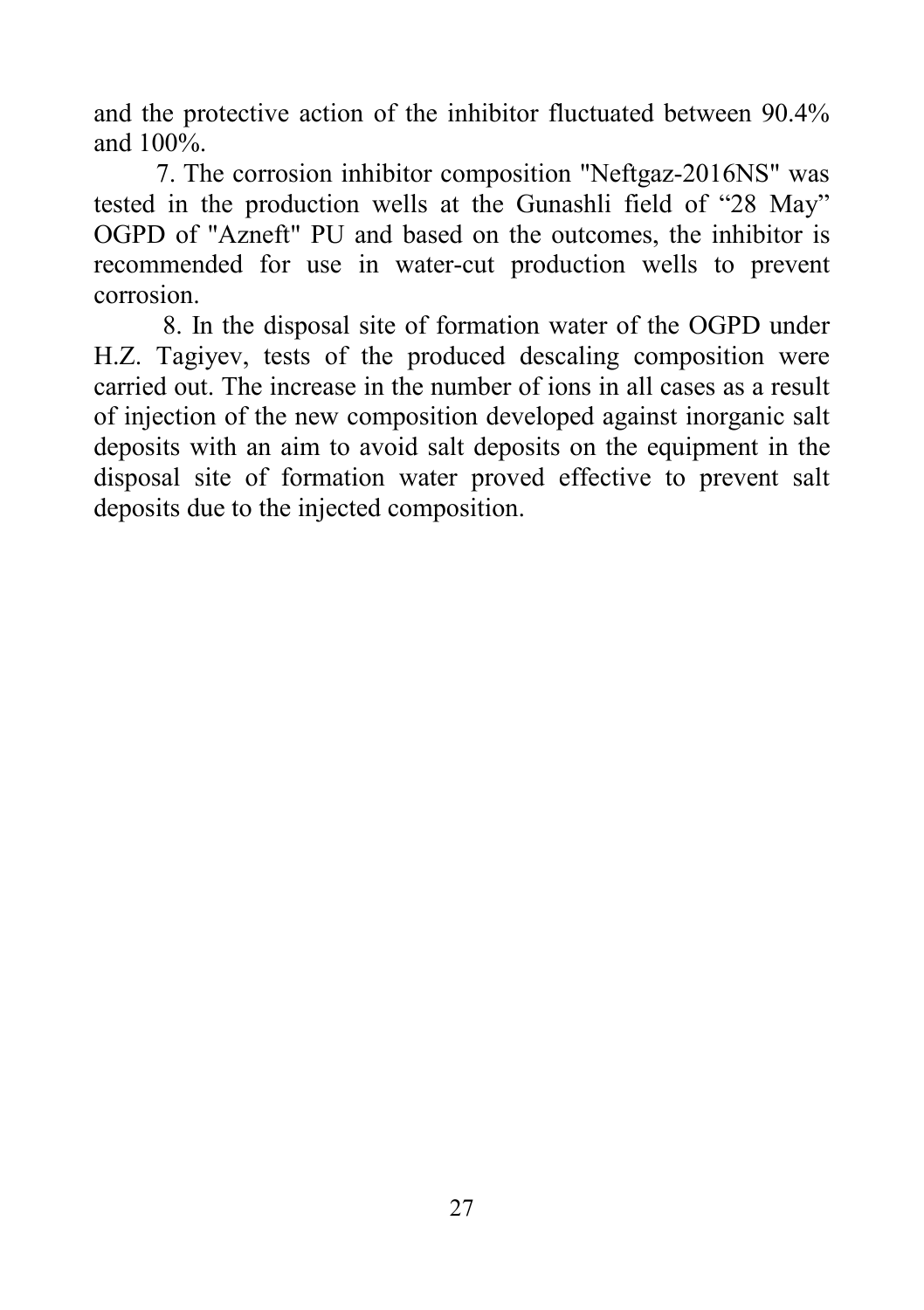### **The main concept and conclusions of the thesis have been published in the following works.**

1. Ismailov, O.D. On methods of combating asphalt-resinparaffin deposits during the operation of oil wells // Oil Industry of Azerbaijan, 2018, No. 7-8, p. 78-81.

2. Ismayilov, O.D., Sultanov, E.F., Shabanova, Z.A., Valiyev, F.V.. Investigation Of Corrosion Causes of Well Equipment at "Neft Dashlari" SOCAR Oil Field and Application of Corrosion Inhibitors / 4th International Turkic World Conference on Chemical Sciences and Technologies, Kiev, Ukraine, 2018, p.59.

3. Ismailov, O.D., Shabanova, Z.A., Veliyev, F.G. Analysis of the causes of complications at oil and gas facilities // Oil refinery and petrochemistry, 2018, No. 7, pp. 46-51.

4. Ismailov, O.D., Shabanova, Z.A., Valiev, F.K. Development and study of a bactericidal-inhibitor composition against corrosion of oilfield equipment // Oil Industry of Azerbaijan, 2019, No. 11, p. 57- 60.

5. Ismailov, O. D., Shabanova, Z. A., Veliyev, F. G. Corrosion protection of oilfield equipment using bactericidal inhibitors based on imidazolines / International scientific and practical conference " Modern development methods of fields with hard-to-recover reserves and unconventional reservoirs ". Atyrau, Republic of Kazakhstan, 5- 6 September, 2019, p. 163-166.

6. Ismailov, O.D., Shabanova, Z.A., Sultanov, E.F., Veliev, F.G. Development and protective properties of the inhibitorbactericide of hydrogen sulfide and microbiological corrosion of steel based on nitrogen-containing compounds // SOCAR Proceedings, 2019, No. 3, s. 29-32.

7. Ismailov, O.D. Study of the causes of corrosion of oilfield equipment and development of bactericide inhibitors based on imidazolines // SOCAR Proceedings, 2019, No. 4, s. 61-66.

8. Ismayilov, O.D., Shabanova, Z.A., Hamidov, N.N., Valiyev, F.V. The development of corrosion inhibitors on the basis of nytrogen containing compounds / 5th International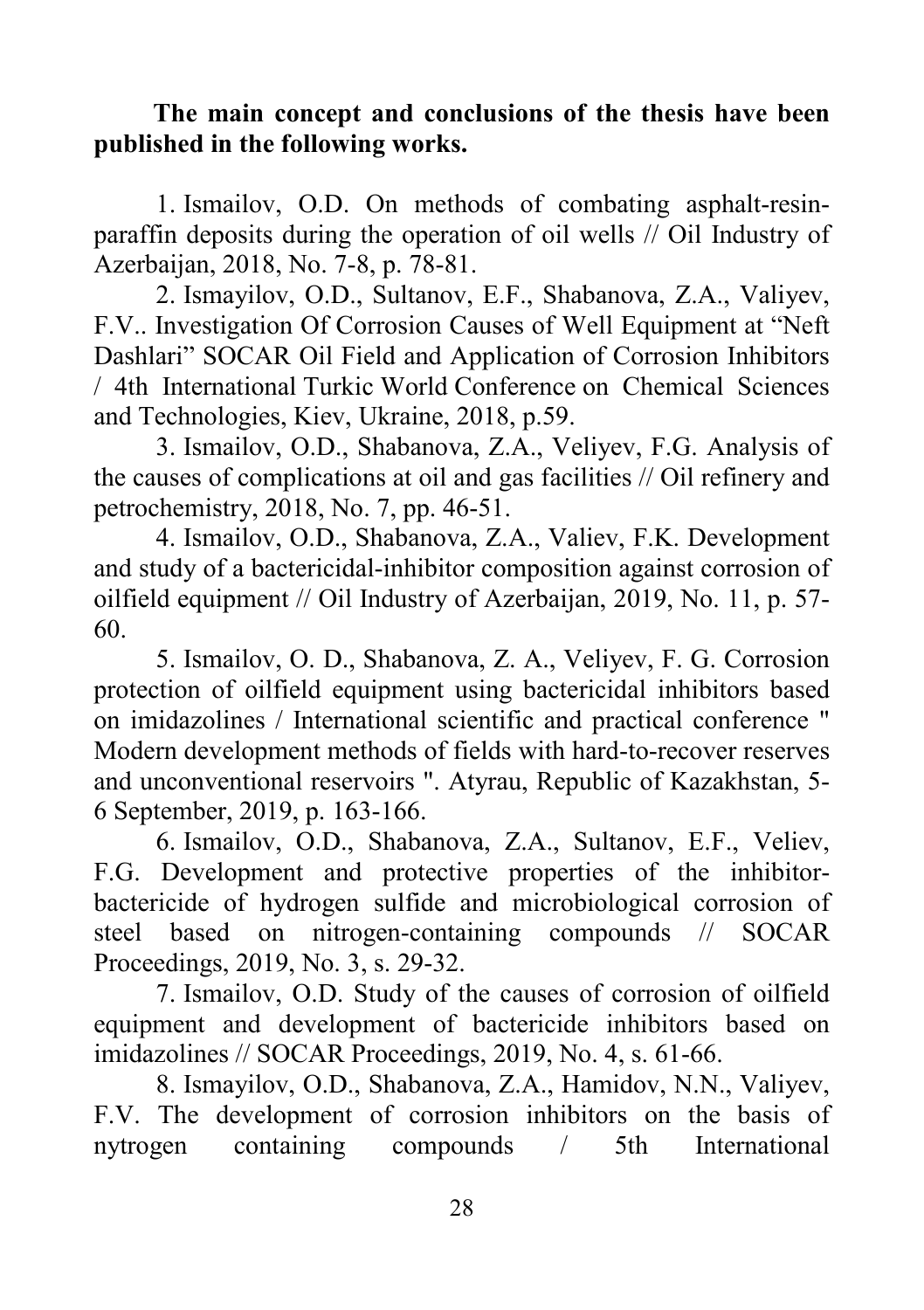Turkic World Conference on Chemical Sciences and Technologies, 25-29 October Sakarya, Turkey, 2019, p.19-20.

9. Ismailov, O. D. Development of a universal corrosion inhibitor. Bulatov readings Collection of articles - 2020s. 234-237.

10. Samedov, A.M., Agazade, A.D., Ismailov, O.D., Abdullaev, V.S. Composition to prevent deposits of inorganic salts formed during oil and gas production in wells. Claim document a 2020 0019, Official Gazette "Industrial Property", 2021, No. 1, p. 5.

#### **Candidate's Personal Contribution**

Works [1, 7, 9] were carried out independently, support was provided for works [2, 3, 4, 5, 6, 8, 10] to enable formulation of the problem, to run studies and summarize the conclusions.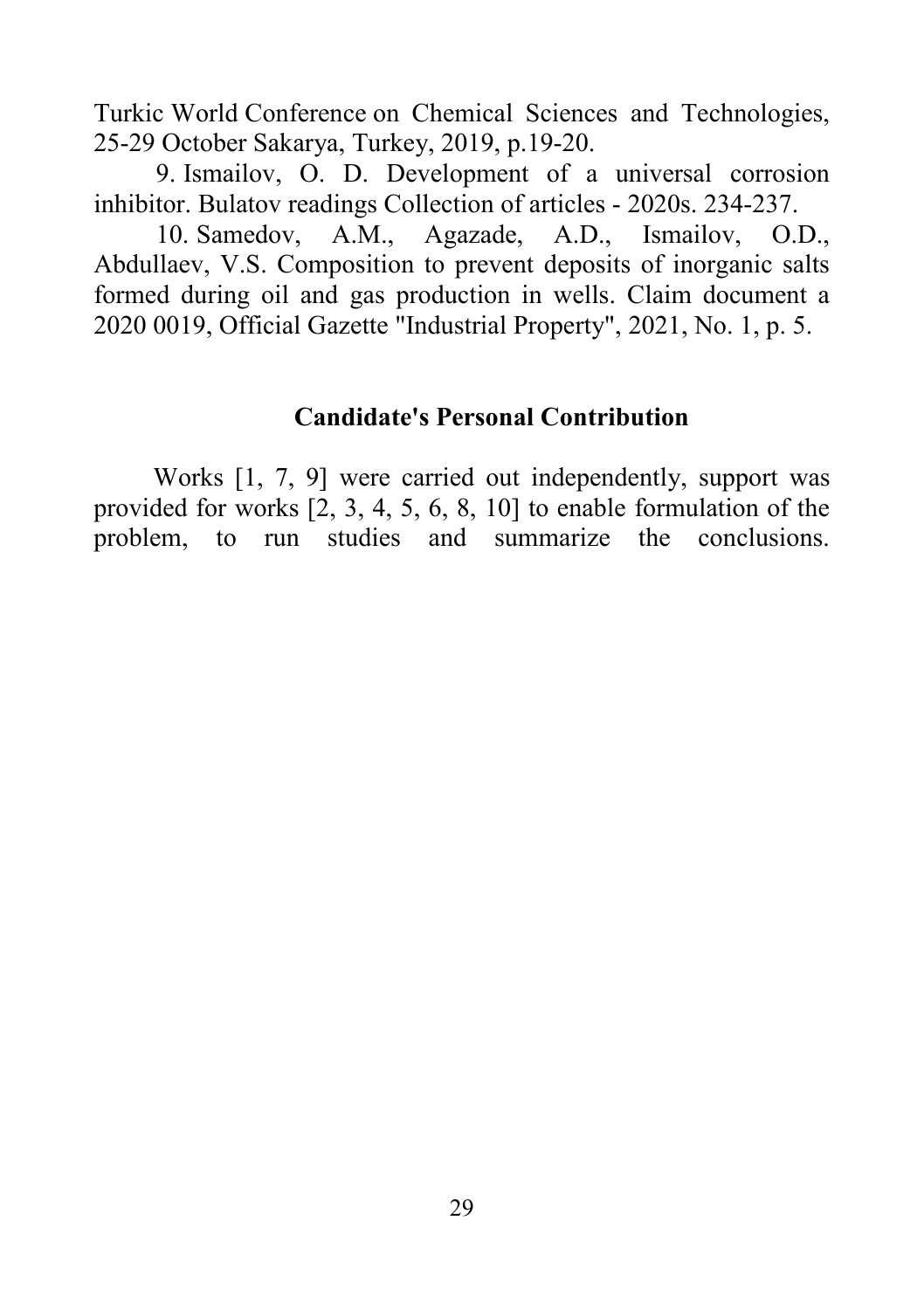The defense will be held on 31 May, 2022 at 11:00 at the meeting of the Dissertation council ED 2.03 of Supreme Attestation Commission under the President of the Republic of Azerbaijan operating at Azerbaijan State Oil and Industry University.

Ł

Address: AZ1010, Baku, D. Aliyeva str., 227

Dissertation is accessible at the Library of Azerbaijan State Oil and Industry University.

Electronic versions of dissertation and its abstract are available on the official website of the Azerbaijan State Oil and Industry University.

Abstract was sent to the required addresses on "29 " April 2022.